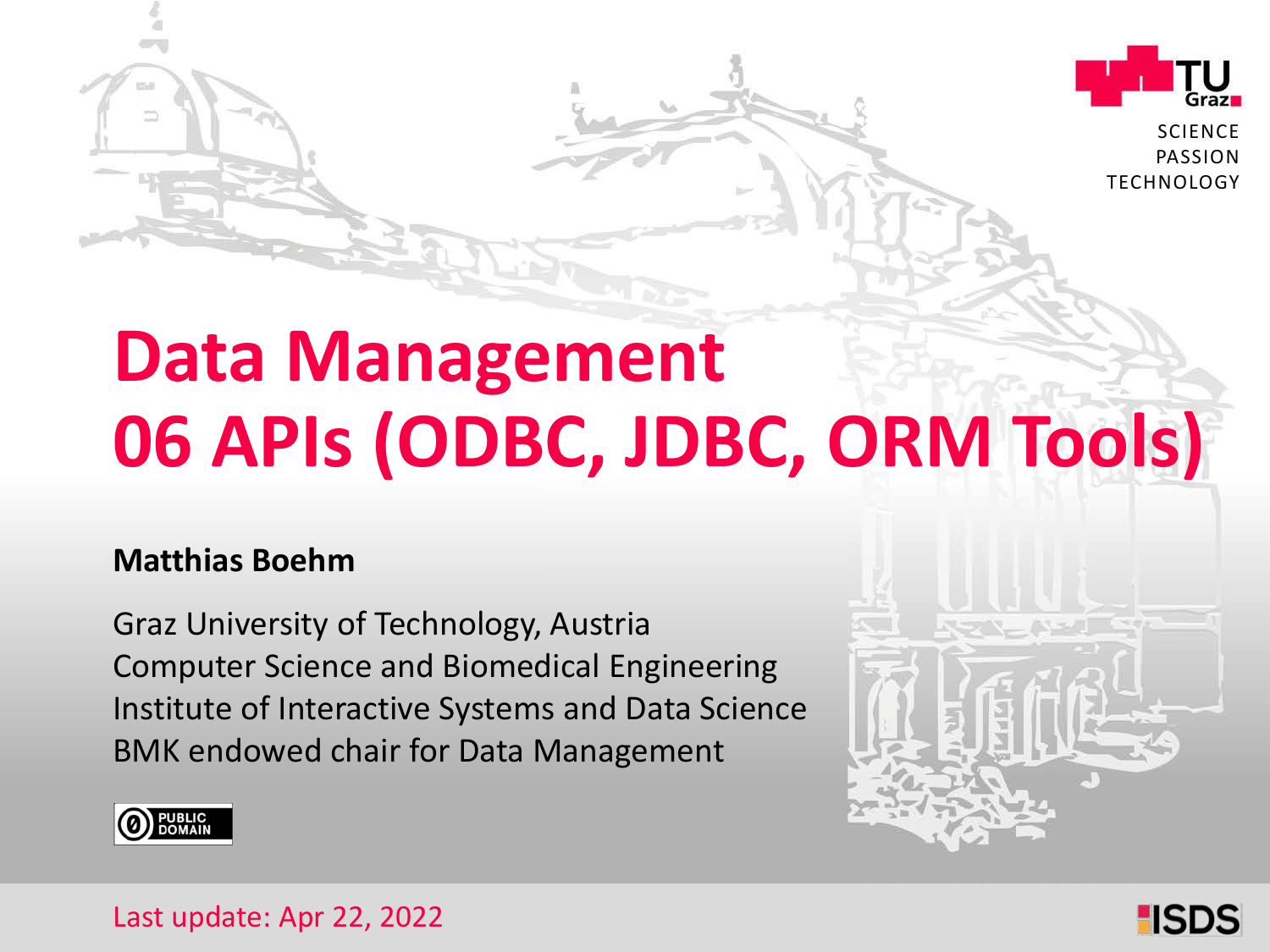

### Announcements/Org

- **#1 Video Recording** 
	- Link in **TeachCenter** & **TUbe** (lectures will be public)
	- Hybrid: HSi13 / <https://tugraz.webex.com/meet/m.boehm>
	- **Apr 25:** no more COVID restrictions at TU Graz

#### **#2 Course Evaluation and Exam**

- Evaluation period: **Jun 15 – Jul 31**
- Exams: **Jul 07, 2.30pm** (i12+i13), **Jul 07, 5.30pm** (i12+13), **Jul 28, 5.30pm** (i13)

#### **#3 Exercises**

- Exercise 1 in progress of being graded (target May 01)
- Exercise 2: **May 03 + 7 late days** in TeachCenter
	- Fixed data issues (Apr 10) and expected results (Apr 14)
	- Additional help (for SQL queries without ingestion program): [https://mboehm7.github.io/teaching/ss22\\_dbs/DataExport.zip](https://mboehm7.github.io/teaching/ss22_dbs/DataExport.zip)





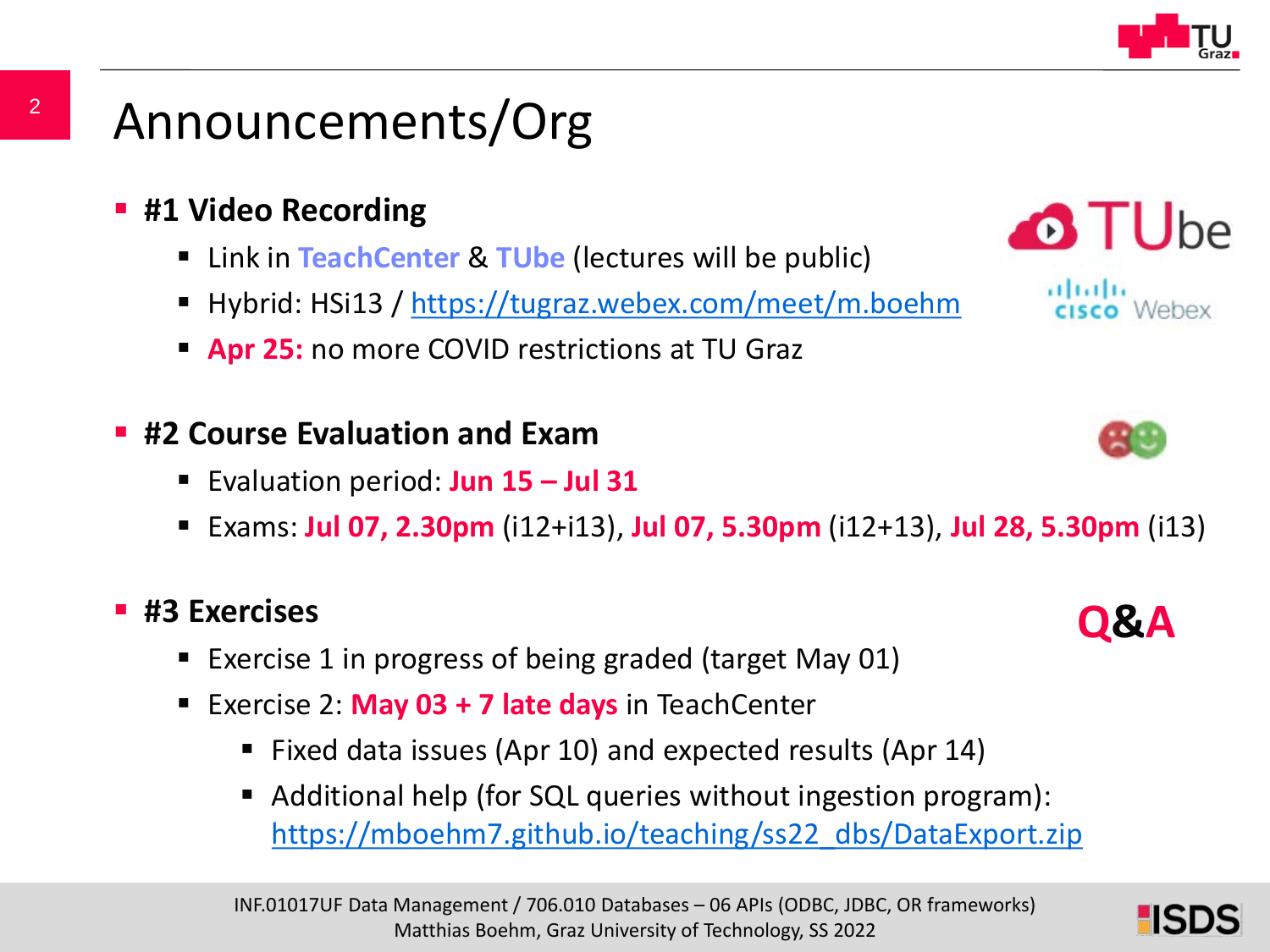

### Announcements/Org, cont.

#### **Using the Exported Data**

- Setup CreateSchema.sql via psql/pgAdmin-query tool
- Download DataExport.zip, unzip into directory
- From psql/pqAdmin-query tool, load data

**COPY** Districts **FROM** '/tmp/data/districts.csv' **CSV DELIMITER** ','; **COPY** PostalCodes **FROM** '/tmp/data/postalcodes.csv' **CSV DELIMITER** ','; **COPY** Streets **FROM** '/tmp/data/streets.csv' **CSV DELIMITER** ','; **COPY** StreetDistricts **FROM** '/tmp/data/streetdistricts.csv' **CSV DELIMITER** ','; **COPY** Addresses **FROM** '/tmp/data/addresses.csv' **CSV DELIMITER** ','; **COPY** InstitutionTypes **FROM** '/tmp/data/institutiontypes.csv' **CSV DELIMITER** ','; **COPY** Institutions **FROM** '/tmp/data/institutions.csv' **CSV DELIMITER** ','; **COPY** Countries **FROM** '/tmp/data/countries.csv' **CSV DELIMITER** ','; **COPY** PopByCitizenship **FROM** '/tmp/data/popbycitizenship.csv' **CSV DELIMITER** ','; **COPY** PopByGender **FROM** '/tmp/data/popbygender.csv' **CSV DELIMITER** ',';

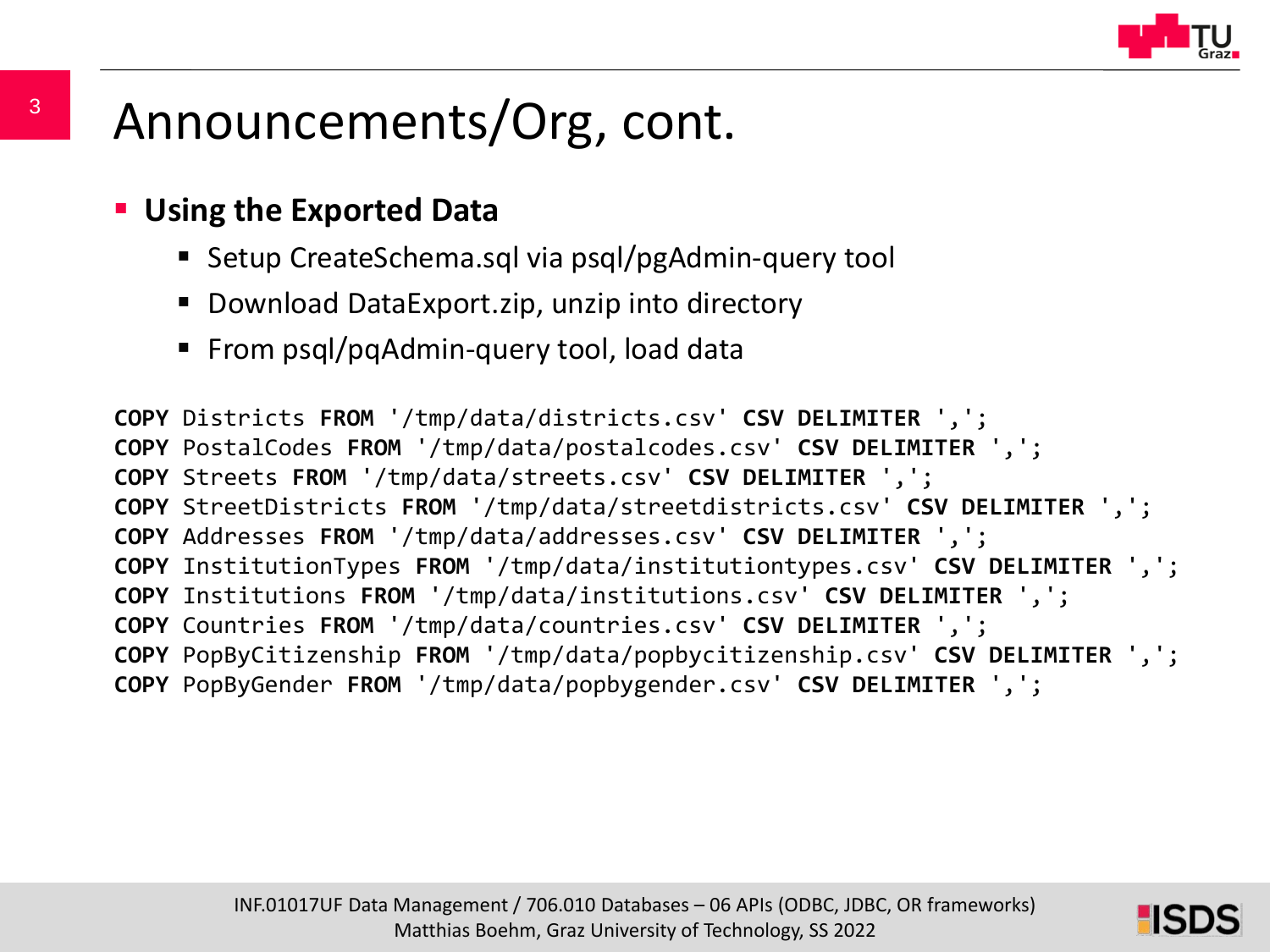

### What's an API and again, why should I care?

- **Application Programming Interface (API)**
	- Defined **set of functions or protocols** for system or component communication
	- Interface independent of concrete implementation  $\rightarrow$  decoupling of applications from underlying libraries / systems
	- API stability of utmost importance

#### **Examples**

- **Linux:** kernel-user space API  $\rightarrow$  system calls, POSIX (Portable Operating System Interface)
- **Cloud Services:** often dedicated REST (Representational State Transfer) APIs
- **DB Access: ODBC/JDBC and ORM frameworks**

HOW TO CREATE A STABLE API









HSD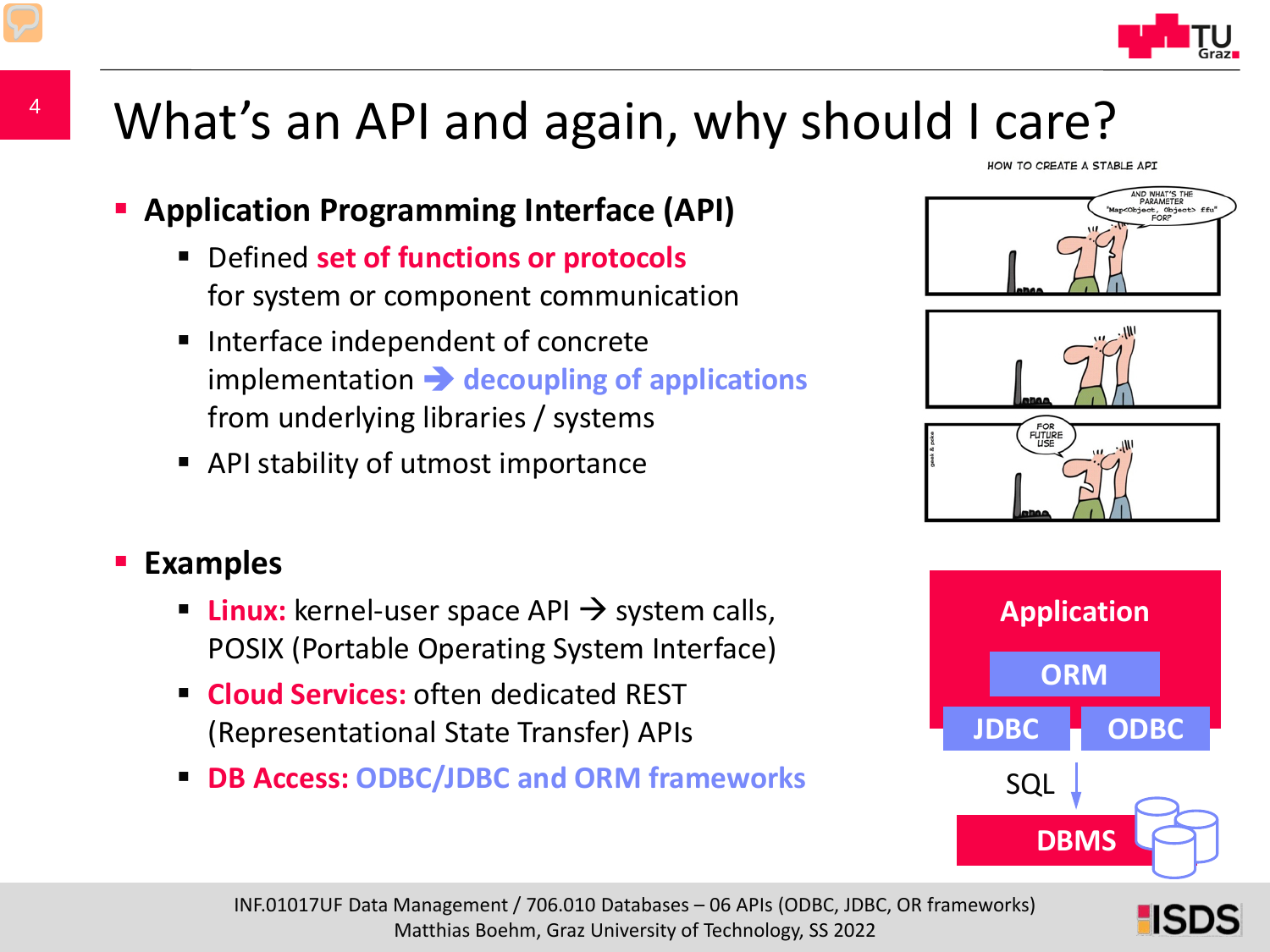

### Agenda

- **Call-level Interfaces (ODBC/JDBC) and Embedded SQL**
- **Object-Relational Mapping Frameworks**

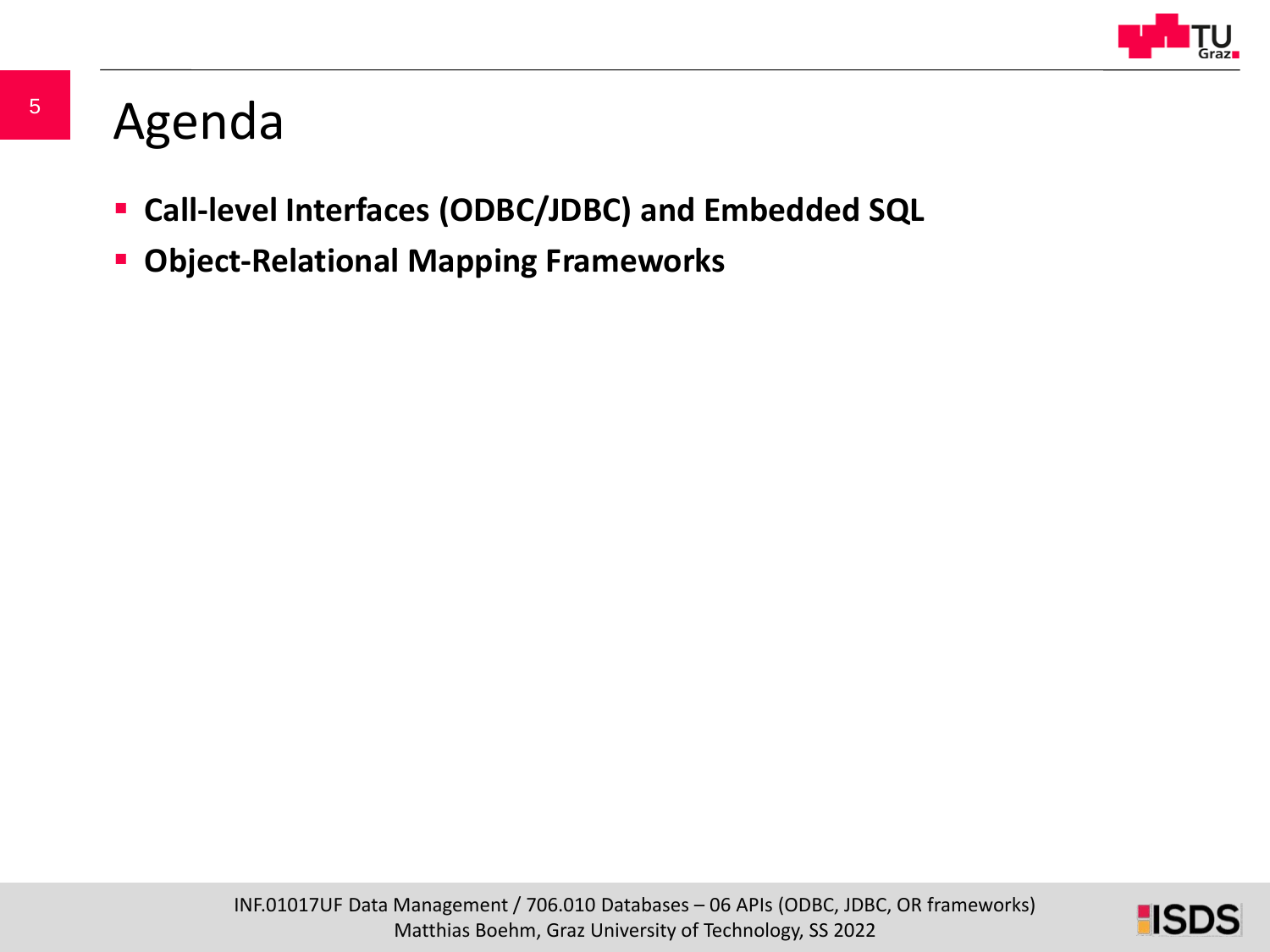

# Call-level Interfaces (ODBC/JDBC) and Embedded SQL

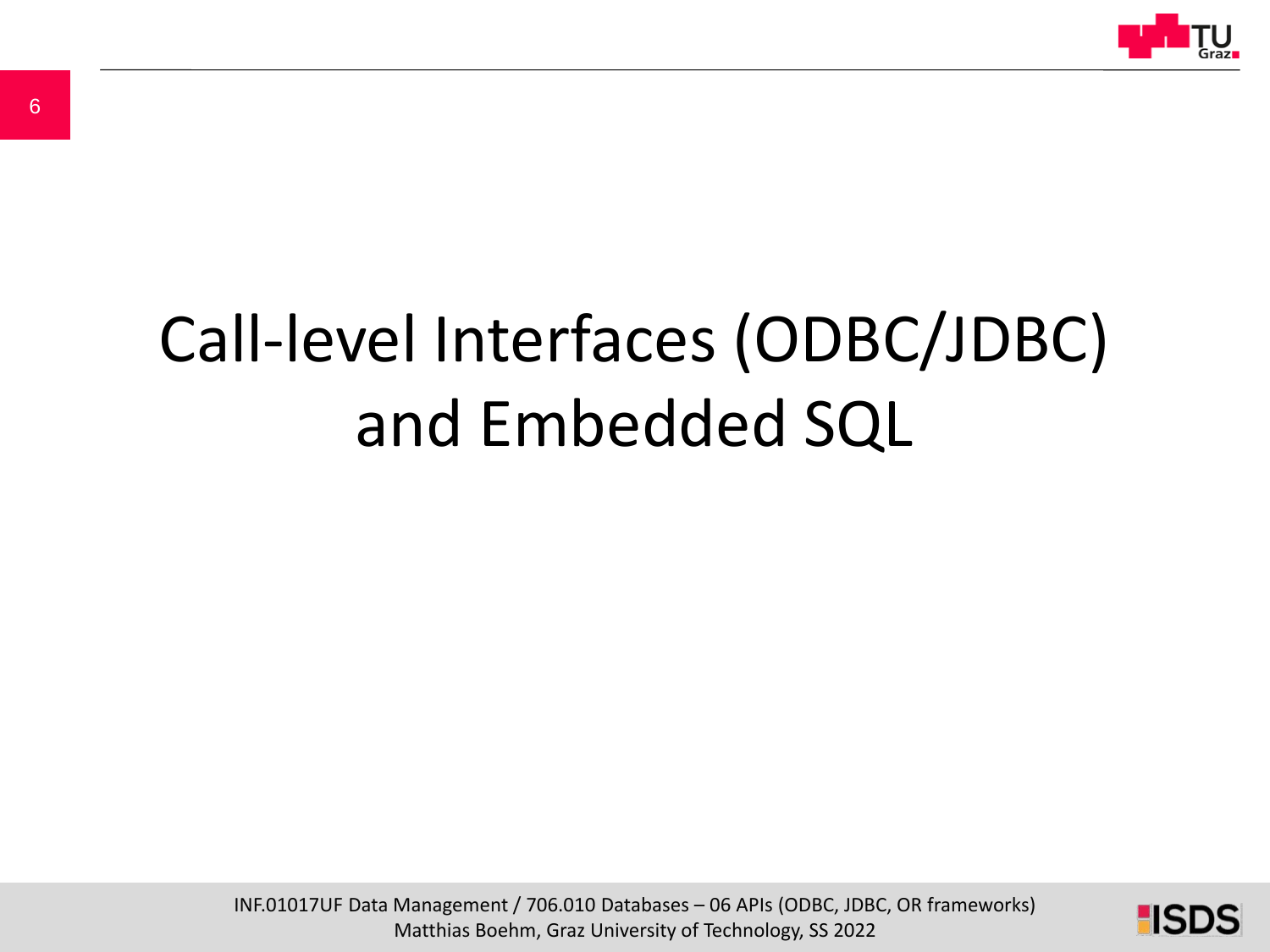

### Call-level Interfaces vs Embedded SQL

- **#1 Call-level Interfaces**
	- Standardized in ISO/IEC SQL Part 3: CLI
	- **API of defined functions for dynamic SQL**
	- **Examples:** ODBC (C/C++), JDBC (Java), DB-API (Python)
- **#2 Embedded SQL**
	- Standardized in ISO/IEC SQL Part 2: Foundation / Part 10 OLB
	- **Embedded SQL in host language** (typically static)
	- **Preprocessor** to compile CLI protocol handling **SQL syntax and type checking, but static** (SQL queries, DBMS)
	- **Examples:** ESQL (C/C++), SQLJ (Java)

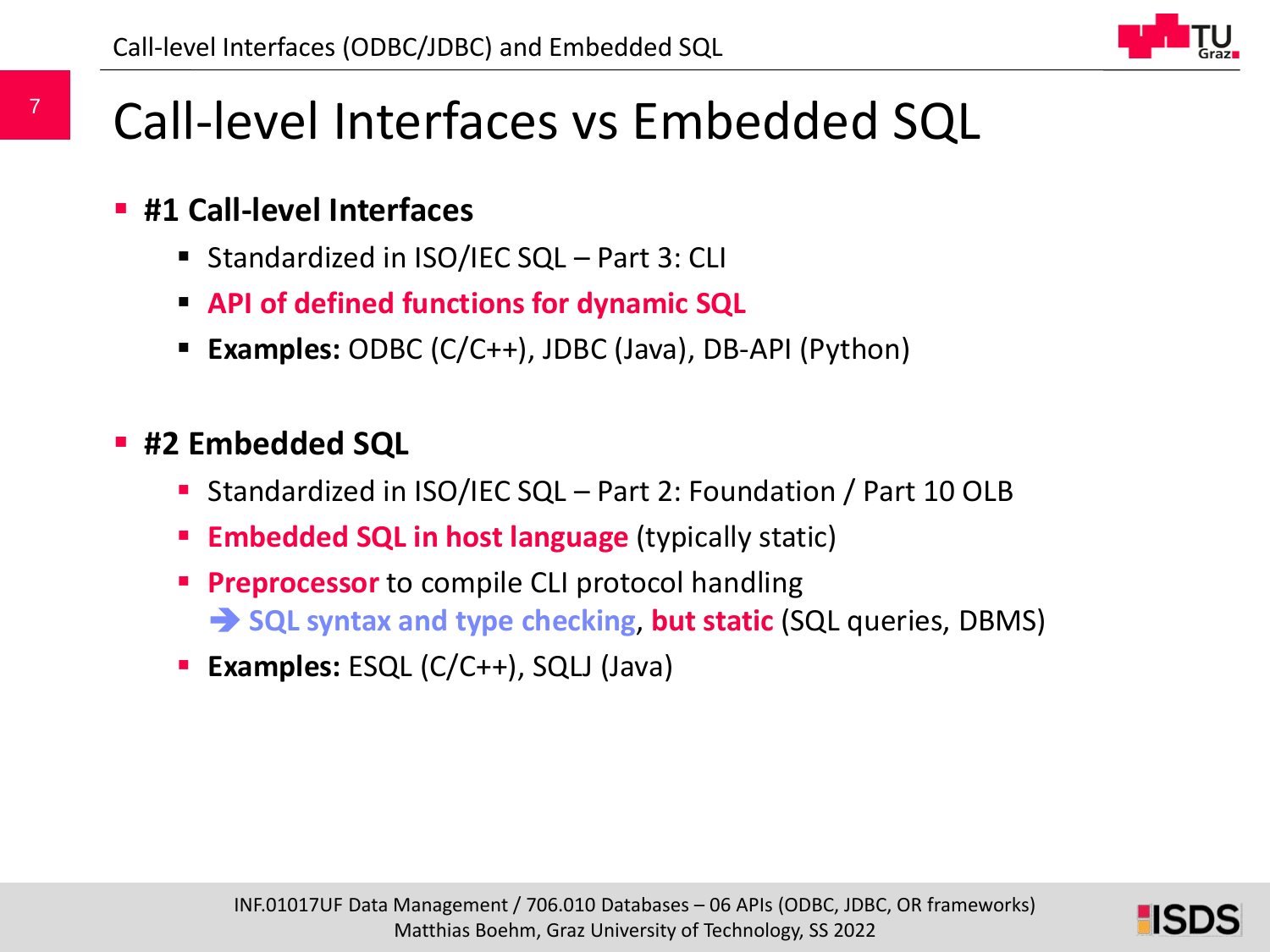

## Embedded SQL

- **Overview**
	- **Mix host language constructs and SQL** in data access program **•** simplicity?
	- **Precompiler translates program** into valid host language program
	- **Primitives for creating cursors, queries and updates, etc.**

**→ In practice, limited relevance**

#### **Example SQLJ**

■ Cursors with and without explicit variable binding

```
#sql iterator StudIter
   (int sid, String name);
StudIter iter;
#sql iter = {SELECT * FROM Students};
while( iter.next() )
   print(iter.sid, iter.name);
                                        int id = 7;
                                        String name;
                                        #sql {SELECT LName INTO :name
                                           FROM Students WHERE SID=:id};
                                        print(id, name);
```

```
iter.close();
```
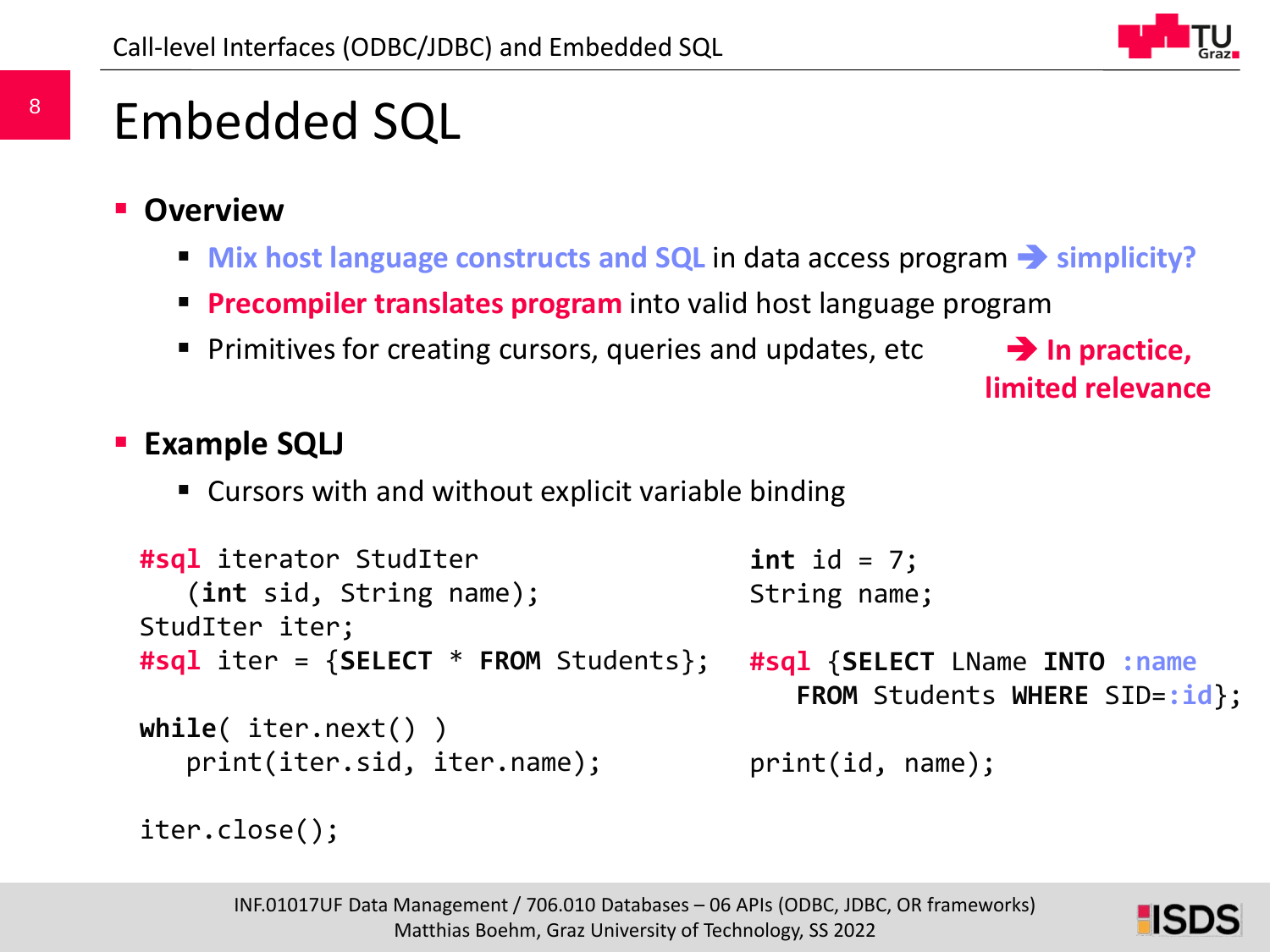- CLI: ODBC and JDBC Overview
	- **Open Database Connectivity (ODBC)**
		- **API for accessing databases independent of DBMS and OS**
		- **•** Developed in the **early 1990s**  $\rightarrow$  **1992** by Microsoft (superset of ISO/IEC SQL/CLI and Open Group CLI)
		- **All relational DBMS have ODBC implementations**, good programming language support



- **Java Database Connectivity (JDBC)**
	- **API for accessing databases independent of DBMS from Java**
	- Developed and released by Sun in **1997**, JDBC 4.0 (2006), JDBC 4.3 in Java 9
	- Most relational DBMS have JDBC implementations

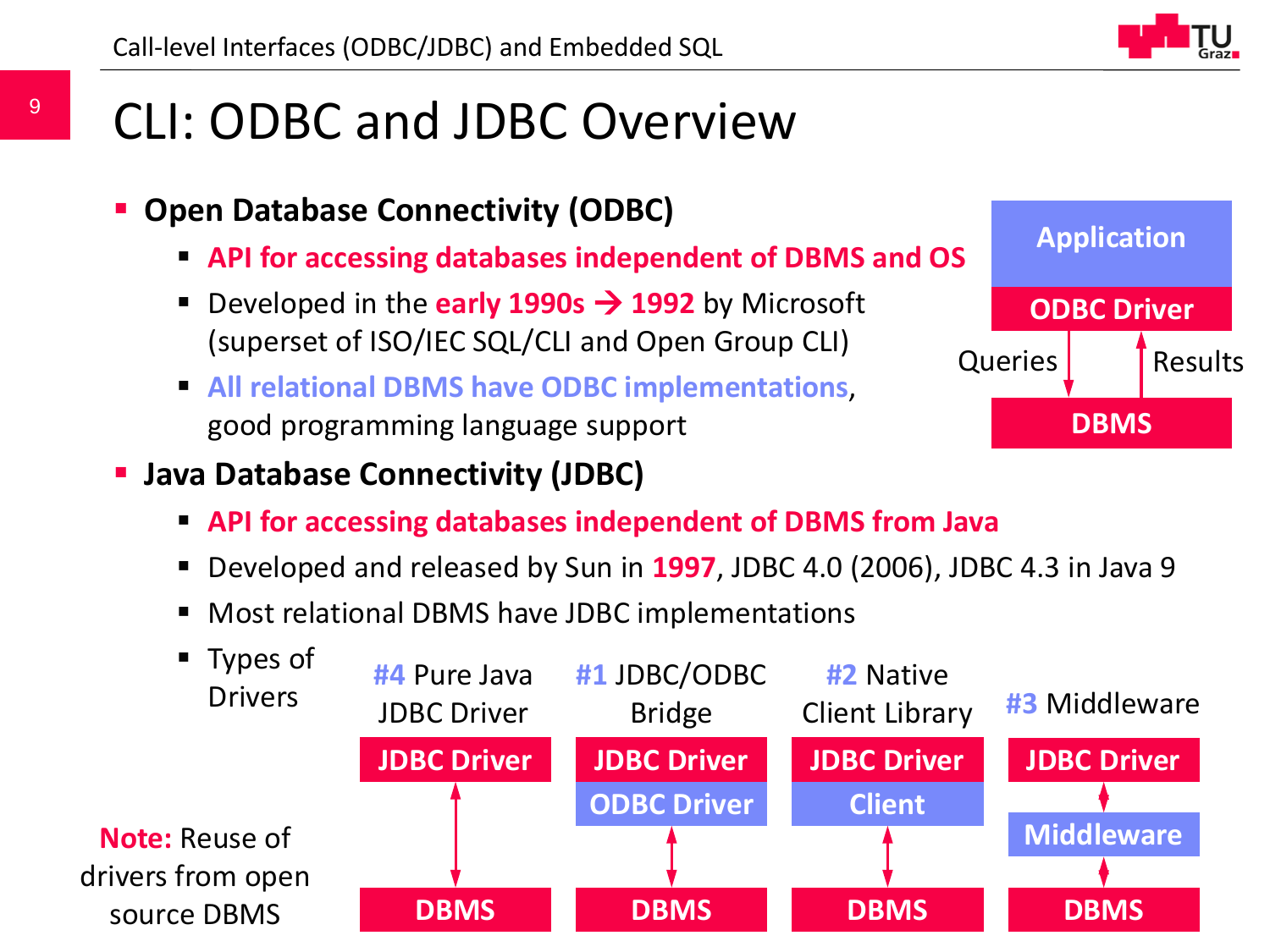

#### 10 JDBC Components and Flow



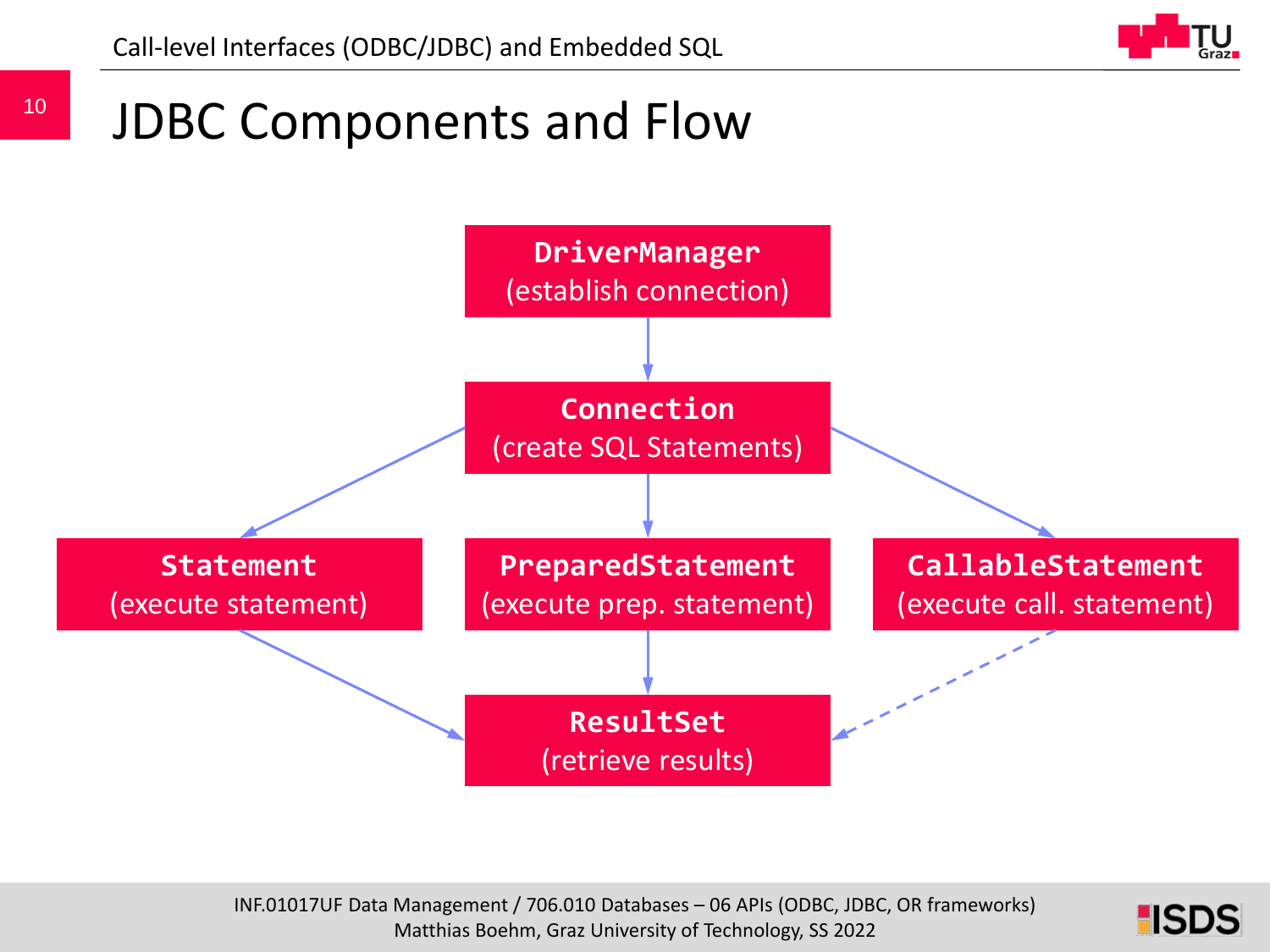

## JDBC Connection Handling

- **Establishing a Connection**
	- **DBMS-specific URL strings**  including host, port, and database name

```
Connection conn = DriverManager
   .getConnection("jdbc:postgresql:"+
   "//localhost:5432/db1234567", 
   username, password);
```
- Stateful handles representing user-specific DB sessions
- **JDBC** driver is usually a jar on the class path
- META-INF/services/ java.sql.Driver
- **Connection and statement pooling** for performance
- **JDBC 4.0**

**Class.forName**(

```
 Explicit driver class loading and 
  registration no longer required
                                       "org.postgresql.Driver");
```
- Improved connection management (e.g., status of DB connections)
- Other: XML, Java classes, row ID, better exception handling

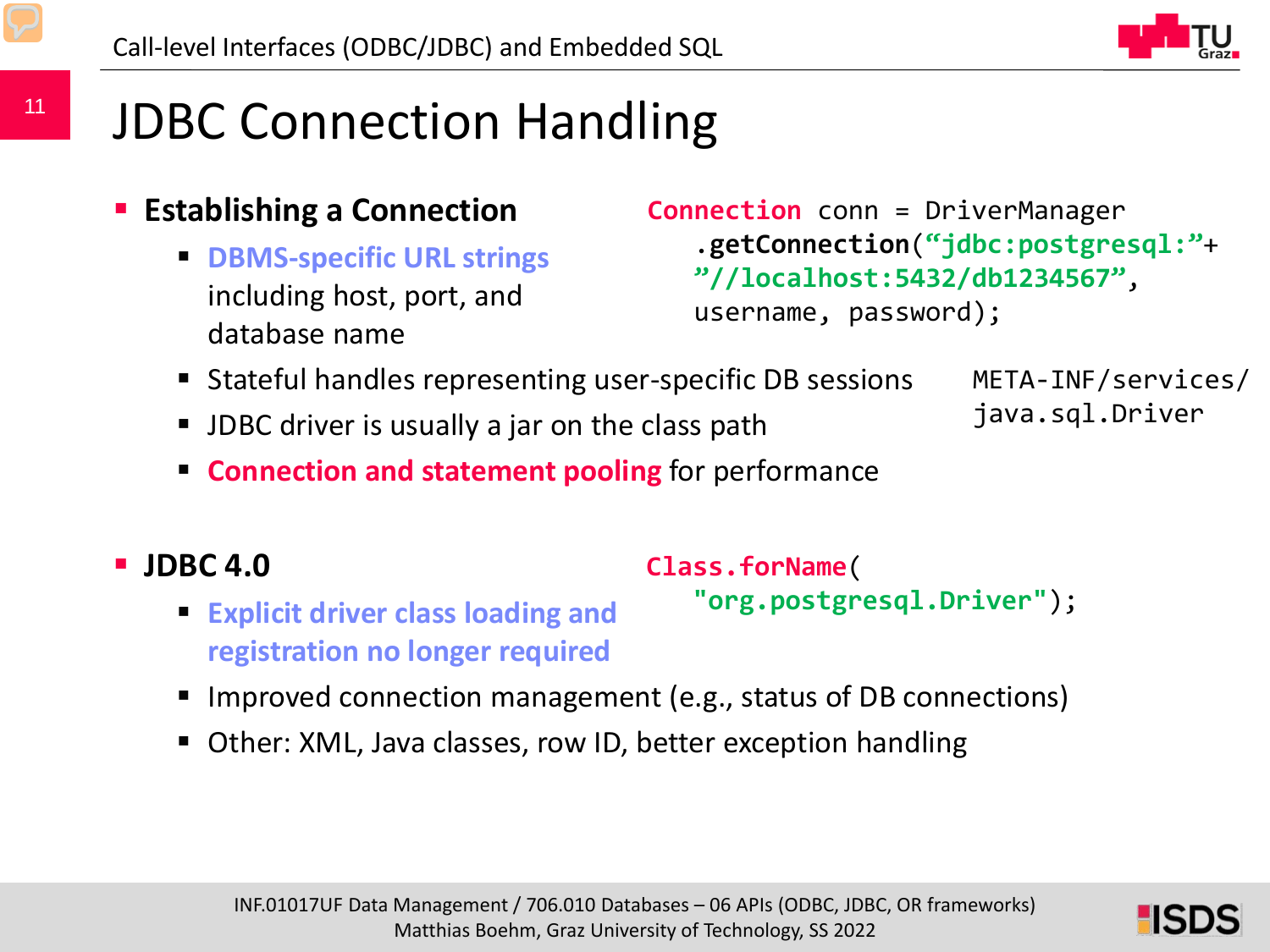

### JDBC Statements

#### **Execute Statement**

- Use for simple SQL statements w/o parameters
- **Beware of SQL injection**
- API allows fine-grained control over fetch size, fetch direction, batching, and multiple result sets

```
Statement stmt = conn.createStatement();
ResultSet rs = stmt.executeQuery(sql1);
...
int rows = stmt.executeUpdate(sql2);
stmt.close();
```
**Note:** PostgreSQL does not support fetch size but sends entire result

#### **Process ResultSet**

- Iterator-like cursor (app-level) w/ on-demand fetching
- Scrollable / updatable result sets possible
- Attribute access via column names or positions

```
ResultSet rs = stmt.executeQuery(
   "SELECT SID, LName FROM Students");
```

```
List<Student> ret = new ArrayList<>();
while( rs.next() ) {
   int id = rs.getInt("SID");
   String name = rs.getString("LName");
   ret.add(new Student(id, name));
}
```
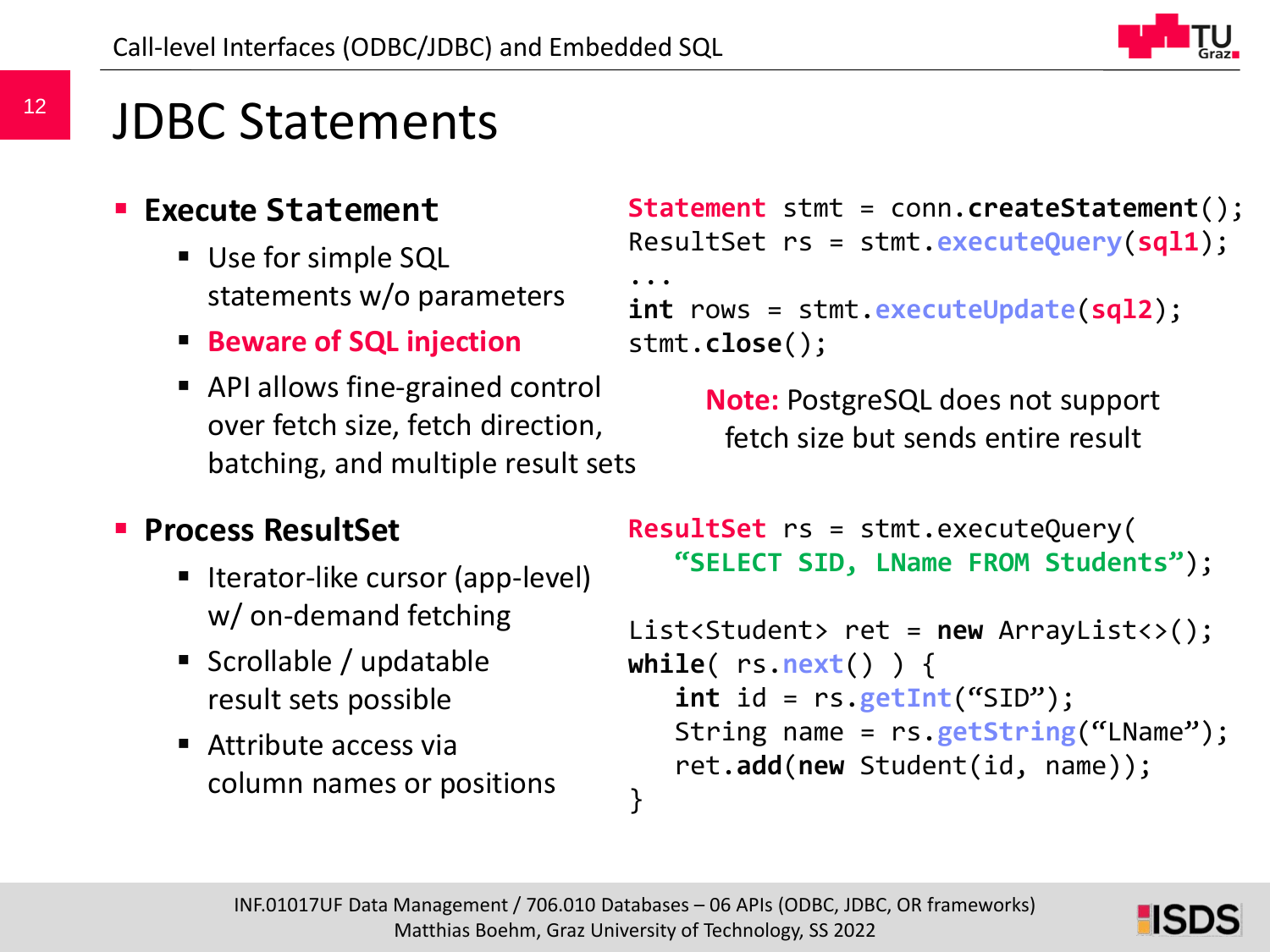**Problematic SQL String Concatenation**

```
INSERT INTO Students (Lname, Fname)
  VALUES (""+ @lname +"',""+ @fname +"');";
```
### **Possible SQL-Injection Attack**



[\[https://xkcd.com/327/](https://xkcd.com/327/)]

**INSERT INTO** Students (Lname, Fname) **VALUES** ('Smith','Robert'); **DROP TABLE** Students; **--');**



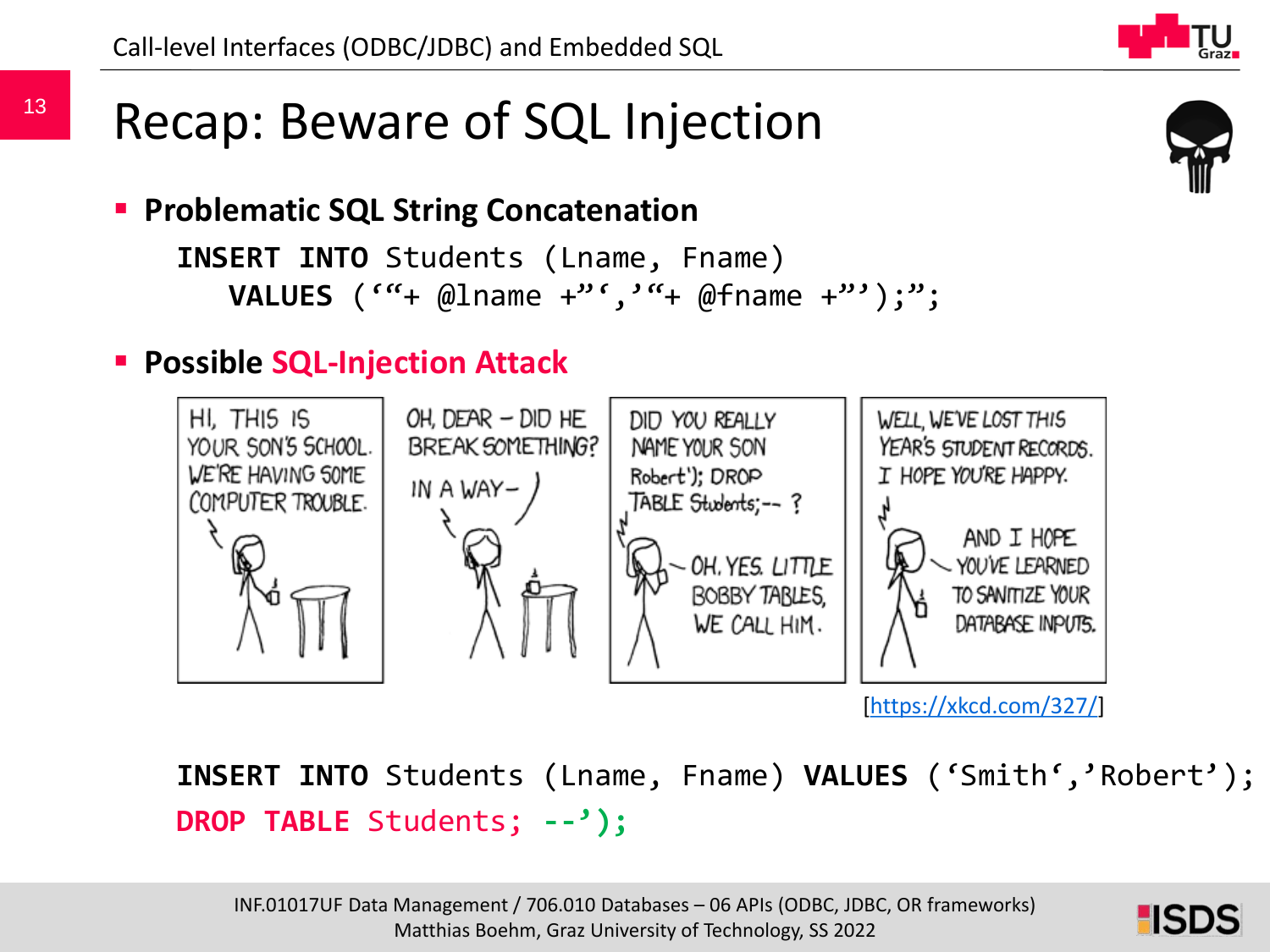

### JDBC Prepared Statements

#### **Execute PreparedStatement**

- Use for precompiling SQL statements w/ input params
- **Inherited from Statement**
- **Precompile SQL once**, and execute many times
- **Performance**
- **→ No danger of SQL injection**

#### **- Null Handling**

■ Pass null object (explicitly for primitive types)

#### **Queries and Updates**

- Queries  $\rightarrow$  executeQuery()
- Insert, delete, update  $\rightarrow$  executeUpdate()



```
pstmt.close();
```

```
pstmt.setString(2, p[1]);
pstmt.setObject(3, p[2].isEmpty() ? 
    null : Integer.valueOf(p[2]), 
    Types.INTEGER);
```
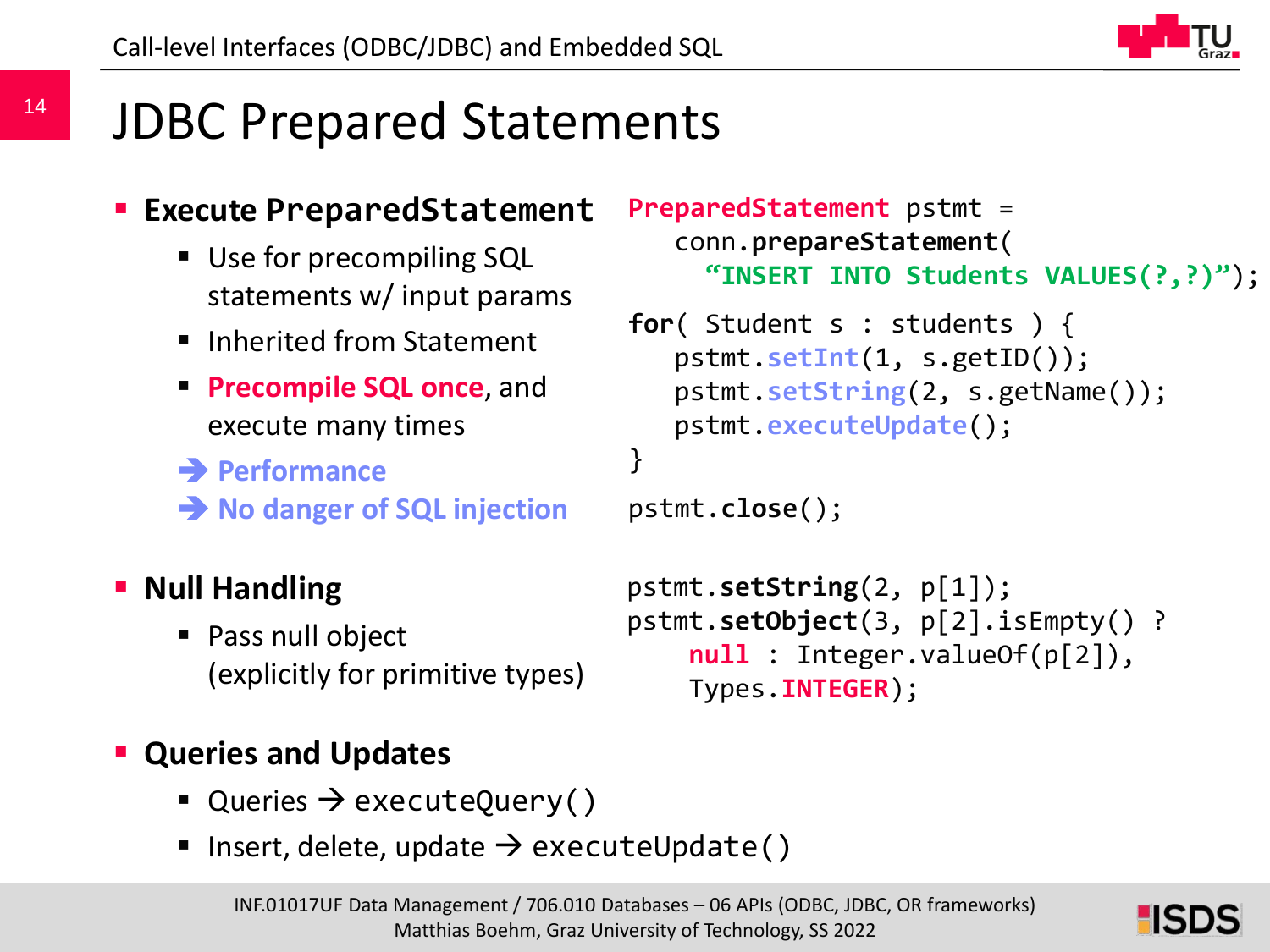

### JDBC Callable Statements

- **Recap: (Stored Procedures, see 05 Query Languages (SQL))**
	- Can be **called standalone via CALL** <proc\_name>(<args>);
	- **Procedures return no outputs, but might have output parameters**

#### **Execute CallableStatement**

- Create prepared statement for call of a procedure
- Explicit registration of output parameters
- Example

```
CallableStatement cstmt = conn.prepareCall(
   "{CALL prepStudents(?, ?)}");
```

```
cstmt.setInt(1, 2019);
cstmt.registerOutParameter(2, Types.INTEGER);
cstmt.executeQuery();
```

```
int rows = cstmt.getInt(2);
```
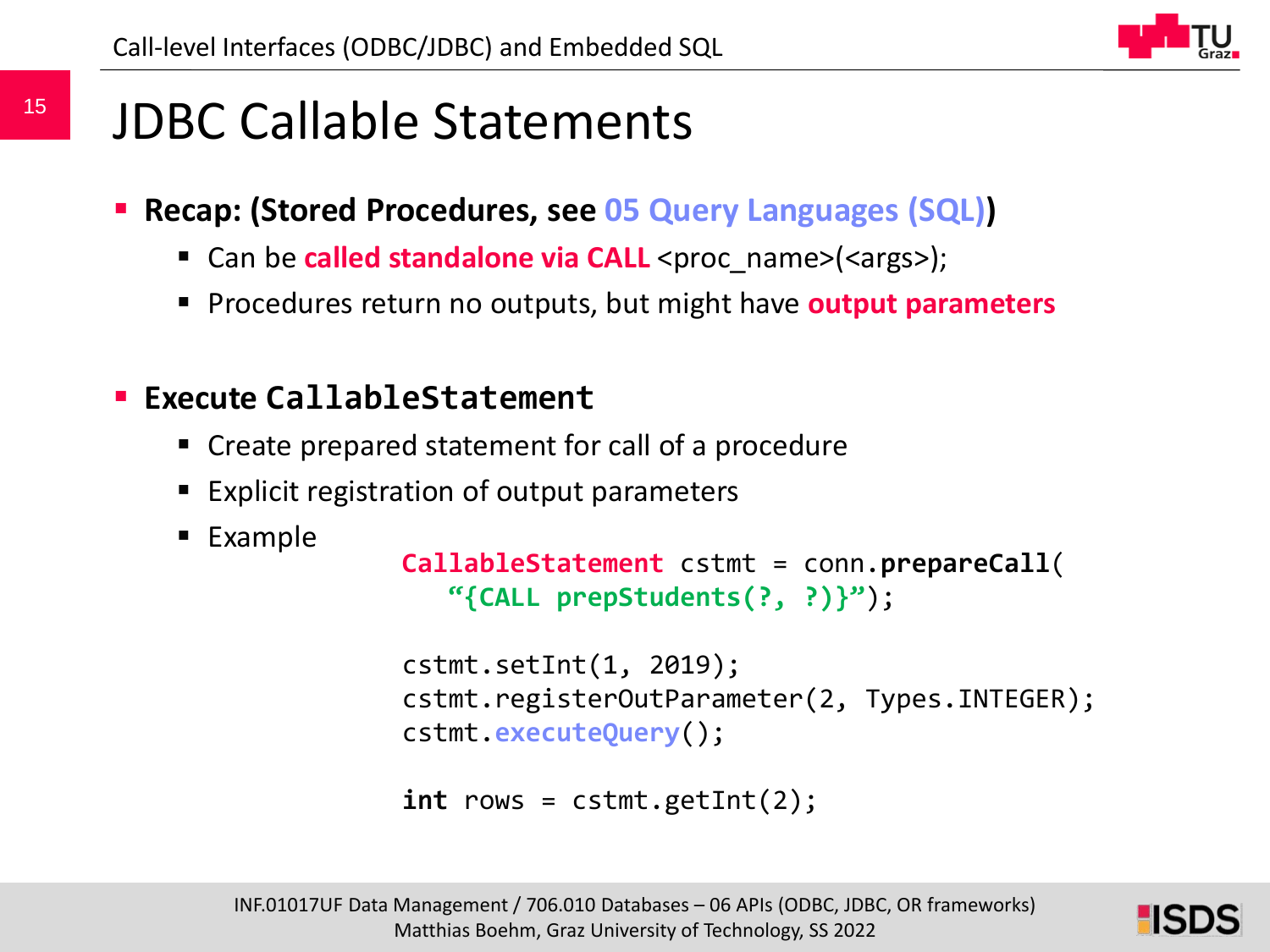### Psycopg (Python PostgreSQL Adapter)

- **Overview Psycopg**
	- **Implements Python Database API Specification v2.0 (DB API 2.0)**
	- Call-level interface for dynamic SQL, very similar to JDBC

```
 Establish Connection
                          conn = psycopg2.connect(
                              host="localhost", port="5432",
                              database="db1234567", user=username, 
                              password=password)
```
- **Execute Statements**
	- Use local cursors

```
cur = conn.cursor()
cur.execute("INSERT INTO Students VALUES(...)")
```
**Process Result Sets**

```
cur.execute("SELECT SID, LName FROM Students")
students = cur.fetchall()
for row in students:
    print("SID = ", row[0], end = ', ')print("Change = ", row[1])
```
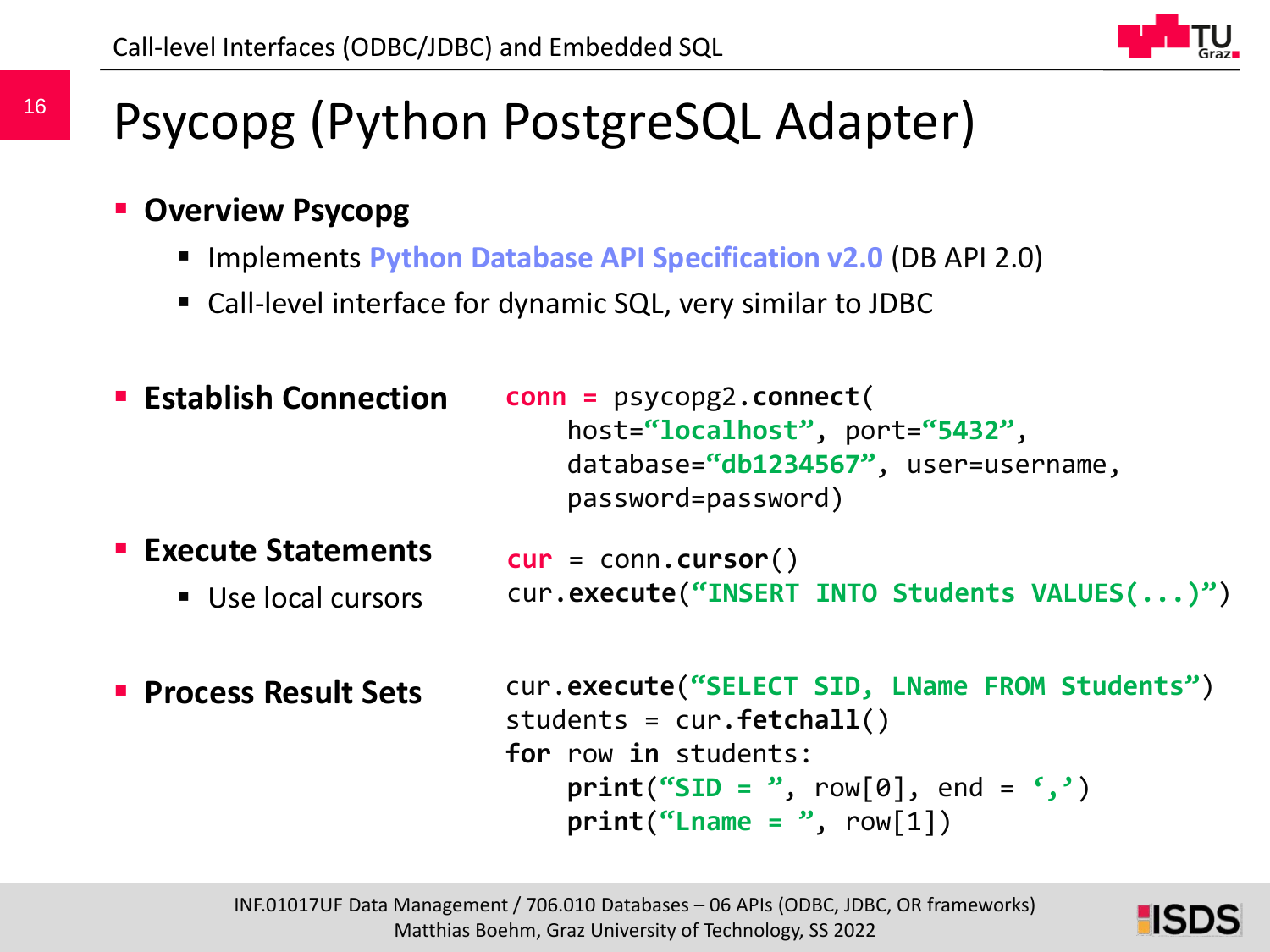### Psycopg (Python PostgreSQL Adapter), cont.

 **Execute Prepared Statements**

17

```
cur = conn.cursor()
sql = "INSERT INTO Students VALUES(%s, %s)"
for s in students:
    cur.execute(sql, (s.getID(),s.getName()))
conn.commit()
```
- **Execute Callable Statement**
	- Result set
- **cur** = conn.**cursor**() cur.**callproc**(**"prepStudents"**, (2019, 2)) cur.**fetchone**()
- No output parameters
- **Close Connection** cur.**close**()

conn.**close**()

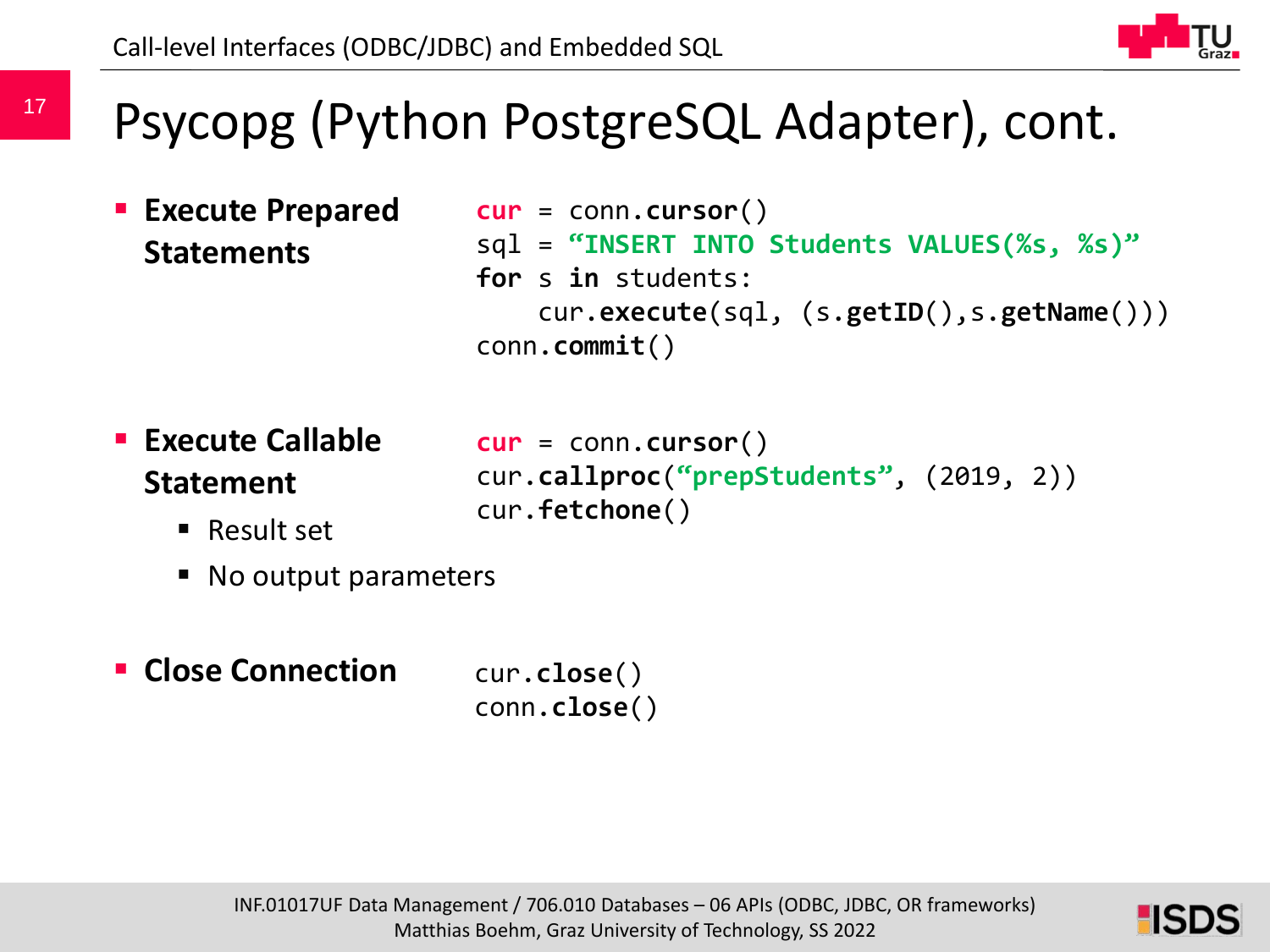

### Preview Transactions

#### **Database Transaction**

- A transaction (TX) is a **series of steps** that brings a database from a **consistent state** into another (not necessarily different) **consistent state**
- **ACID properties** (atomicity, consistency, isolation, durability)
- See lecture 08 Transaction Processing and Concurrency

```
 Example
      Transfer 100 Euros from
      Account 107 to 999
                            START TRANSACTION ISOLATION LEVEL SERIALIZABLE;
                               UPDATE Account SET Balance=Balance-100 
                                  WHERE AID = 107;
                               UPDATE Account SET Balance=Balance+100 
                                  WHERE AID = 999;
                            COMMIT TRANSACTION;
```
- **Transaction Isolation Level**
	- **Tradeoff:** isolation (and related guarantees) vs performance
	- READ UNCOMMITTED (<del>lost update</del>, dirty read, unrepeatable read, phantom R)
	- **READ COMMITTED** (<del>lost update, dirty read</del>, unrepeatable read, phantom R)
	- **REPEATABLE READ (lost update, dirty read, unrepeatable read, phantom R)**
	- INF.01017UP Data Management Alexander Construction in 1999. Party  $\mathbb{R}^2$  university of  $\mathbb{R}^2$  university of Technology, SS 2022 **SERIALIZABLE (lost update, dirty read, unrepeatable read, phantom R)**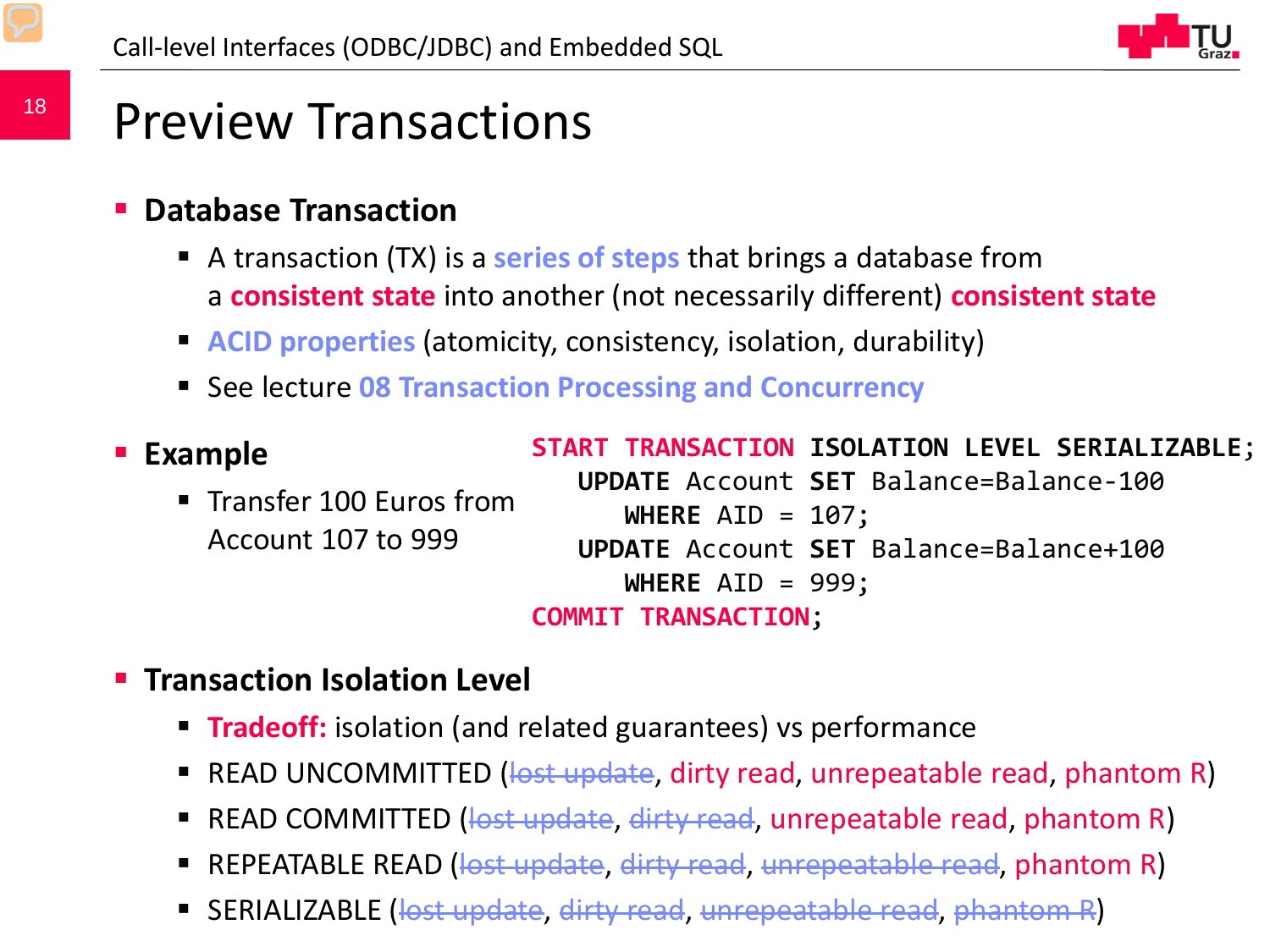

## JDBC Transaction Handling

### **JDBC Transaction Handling**

- **Isolation levels (incl NONE)** and (auto) **commit** option
- **F** Savepoint and **rollback** (undo till begin or savepoint)
- **Note:** TX handling on connection not statements

```
 Beware of Defaults
```
 DBMS-specific default isolation levels

(SQL Standard: **SERIALIZABLE**, PostgreSQL: **READ COMMITTED**)

```
conn.setTransactionIsolation(
   TRANSACTION_SERIALIZABLE);
conn.setAutoCommit(false);
```

```
PreparedStatement pstmt = conn
   .prepareStatement("UPDATE Account 
   SET Balance=Balance+? WHERE AID = ?");
```

```
Savepoint save1 = conn.setSavepoint();
```

```
pstmt.setInt(1,-100); pstmt.setInt(107);
pstmt.executeUpdate();
```

```
if( rand() < 0.1 )
   conn.rollback(save1);
```

```
pstmt.setInt(1,100); pstmt.setInt(999);
pstmt.executeUpdate();
```

```
conn.commit();
```
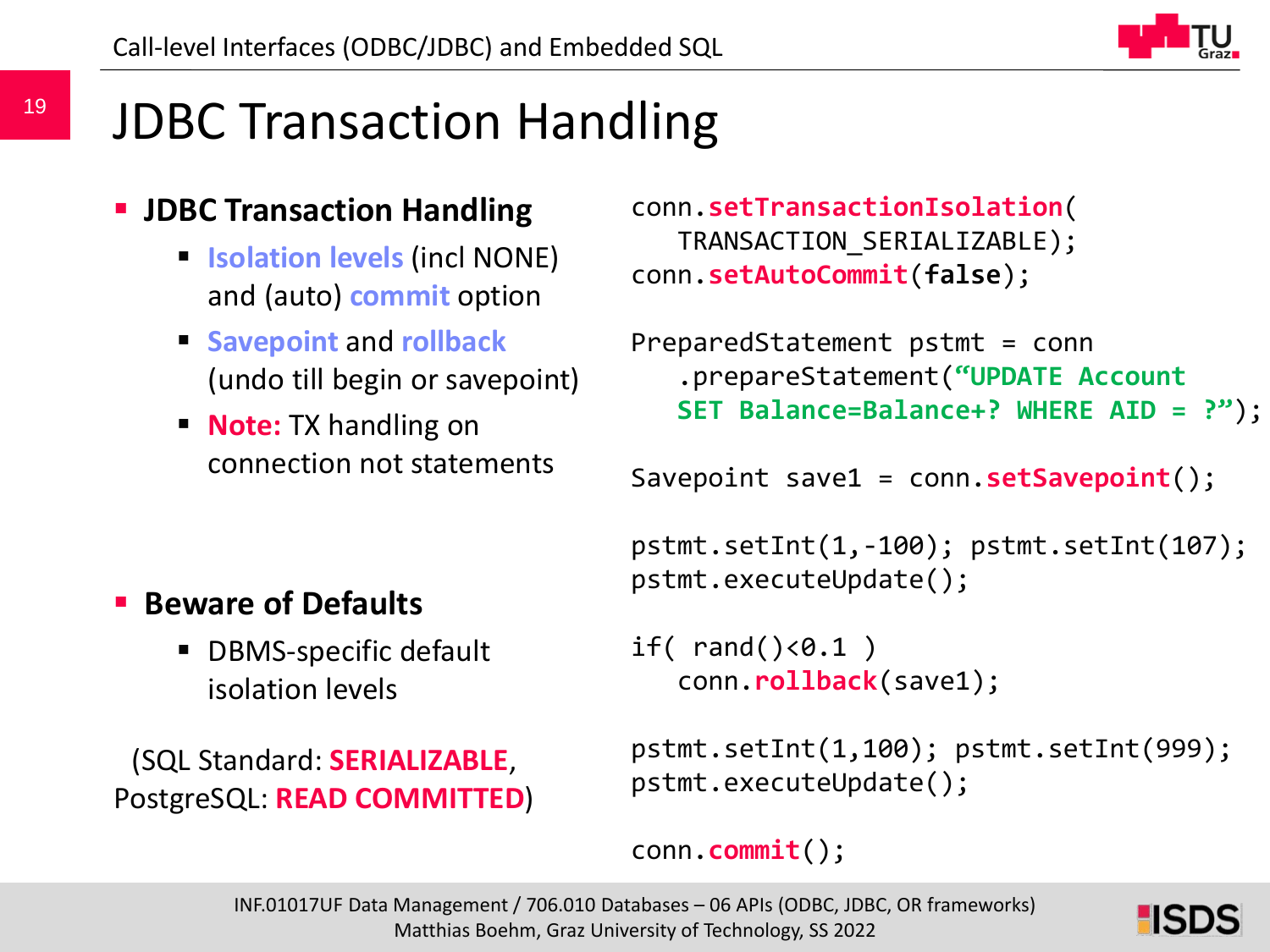

## JDBC Transaction Handling, cont.

#### **Batching of Inserts**

Batching multiple inserts in one transaction can improve performance

```
conn.setAutoCommit(false);
PreparedStatement pstmt = conn.prepareStatement(
  "INSERT INTO Persons(AKey, Name, Website, IKey) VALUES(?,?,?,?)");
for( String[] p : tmp ) {
  pstmt.setInt(1, Integer.valueOf(p[0].substring(1)));
  pstmt.setString(2, p[1]);
  pstmt.setString(3, p[5].isEmpty() ? null : p[5]);
  pstmt.setObject(4, 
    orgs.get(p[3]+"<sup>-</sup>"+p[4]),
    Types.INTEGER);
  pstmt.executeUpdate();
}
conn.commit(); Performance Ref Implementation SS2021:
                               (116K athletes, 158K team-athletes, 219K results)
                               Performance Ref Implementation SS2020:
                               (36K authors, 28K papers, 101K author-papers)
                               * Auto Commit: 23.7s
                               * Batched Commits: 12.5s
```
- \* Auto Commit: 68.7s
- \* Batched Commits: 36.3s

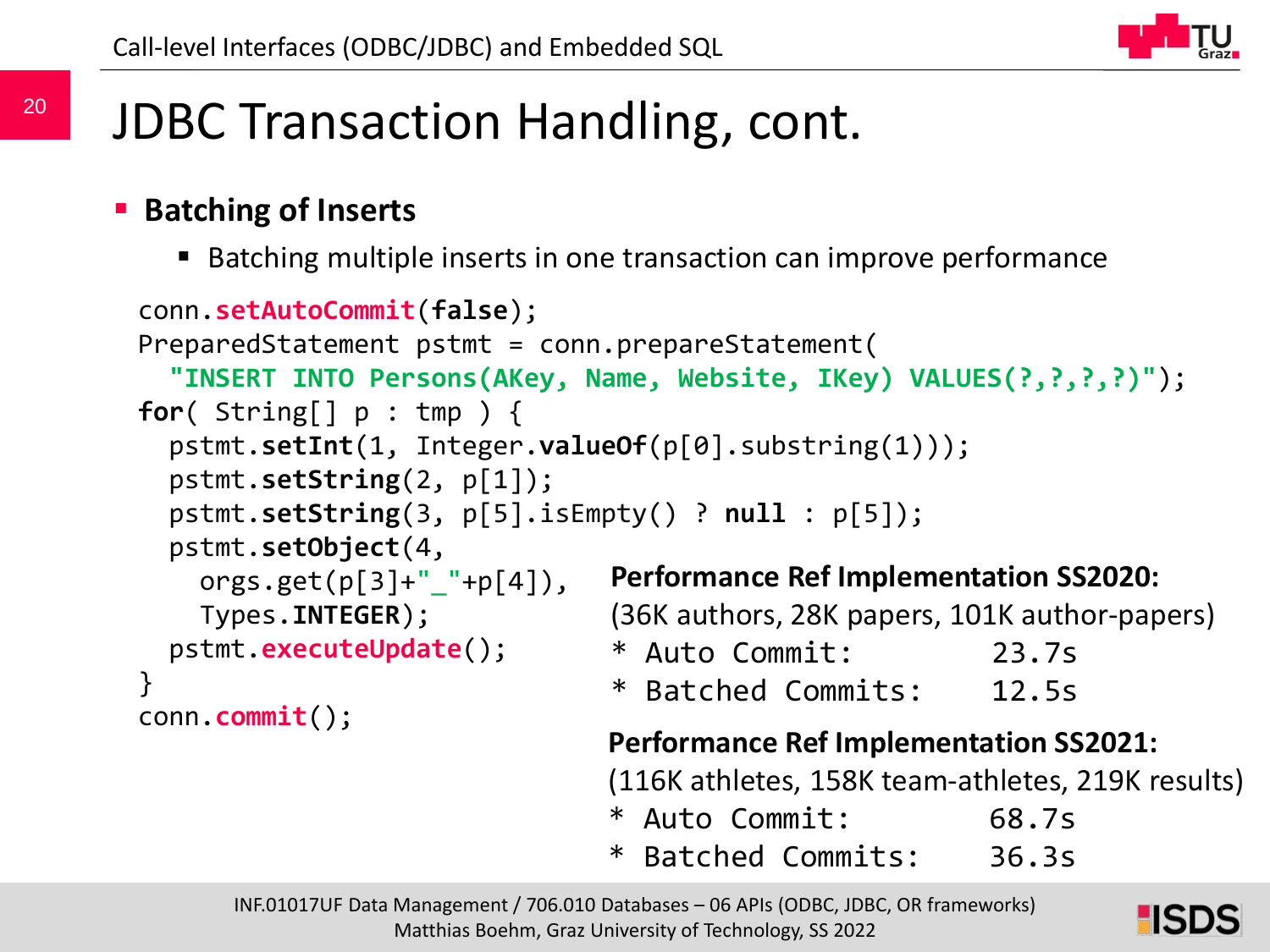

# Object-Relational Mapping Frameworks

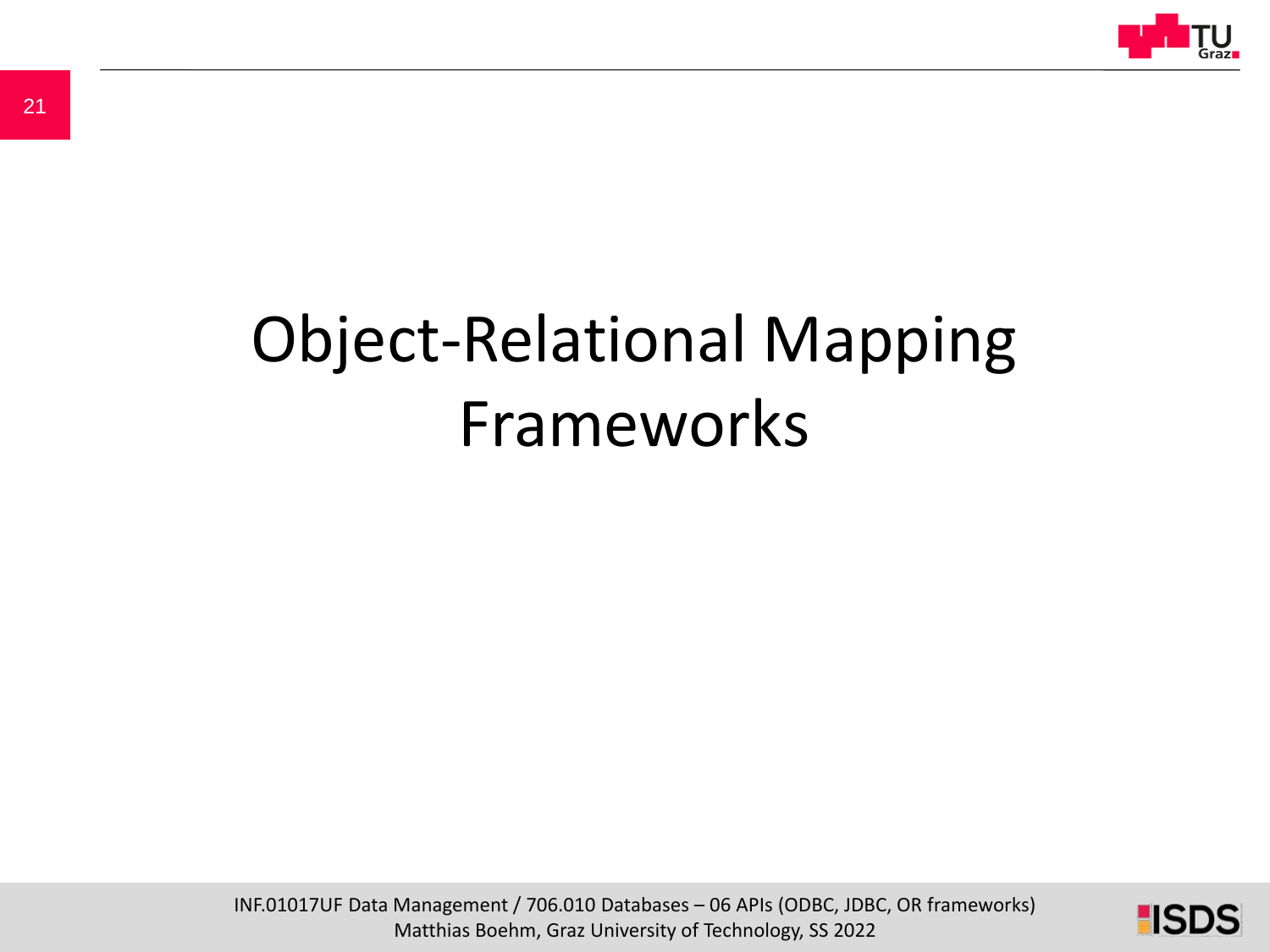## The "Impedance Mismatch" Argument

### **Problem Description**

- Applications rely on **object-oriented programming languages** with hierarchies or graphs of objects
- Data resides in **normalized "flat" tables** (note: OODBMS, object-relational)
- **•** Application is responsible for **bridging this structural/behavioral gap**





- Courses C, Attendance A **WHERE** C.CID = A.CID **AND** A.SID = 7;
- $\blacksquare$  ... A.SID = 8;





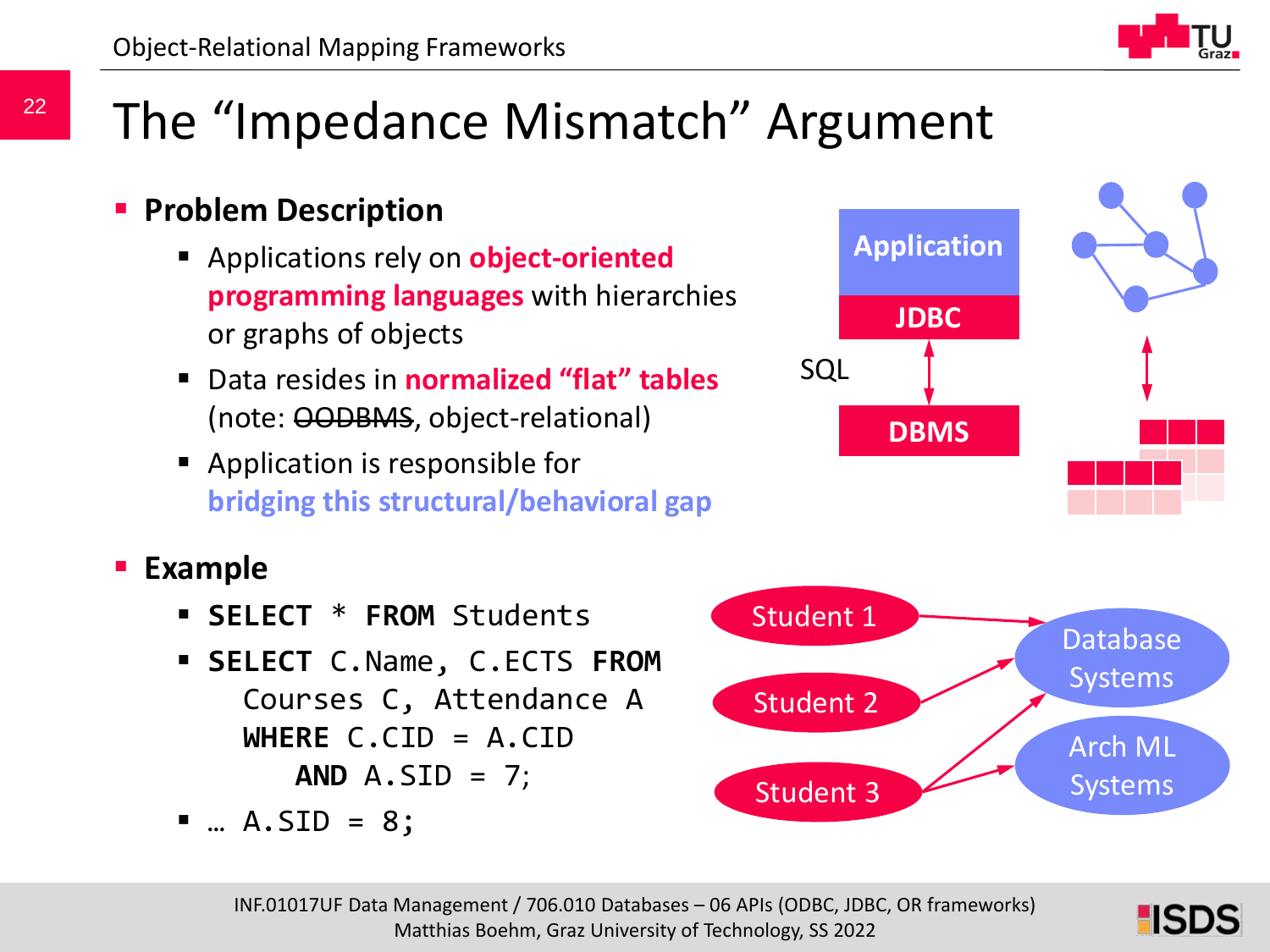

### Overview Object-Relational Mapping

- **Goals of ORM Tools**
	- Automatic **handling of object persistence lifecycle** and querying of the underlying data stores (e.g., RDBMS)
	- **Reduced development effort**  $\rightarrow$  **developer productivity**
	- Improved testing and independence of DBMS



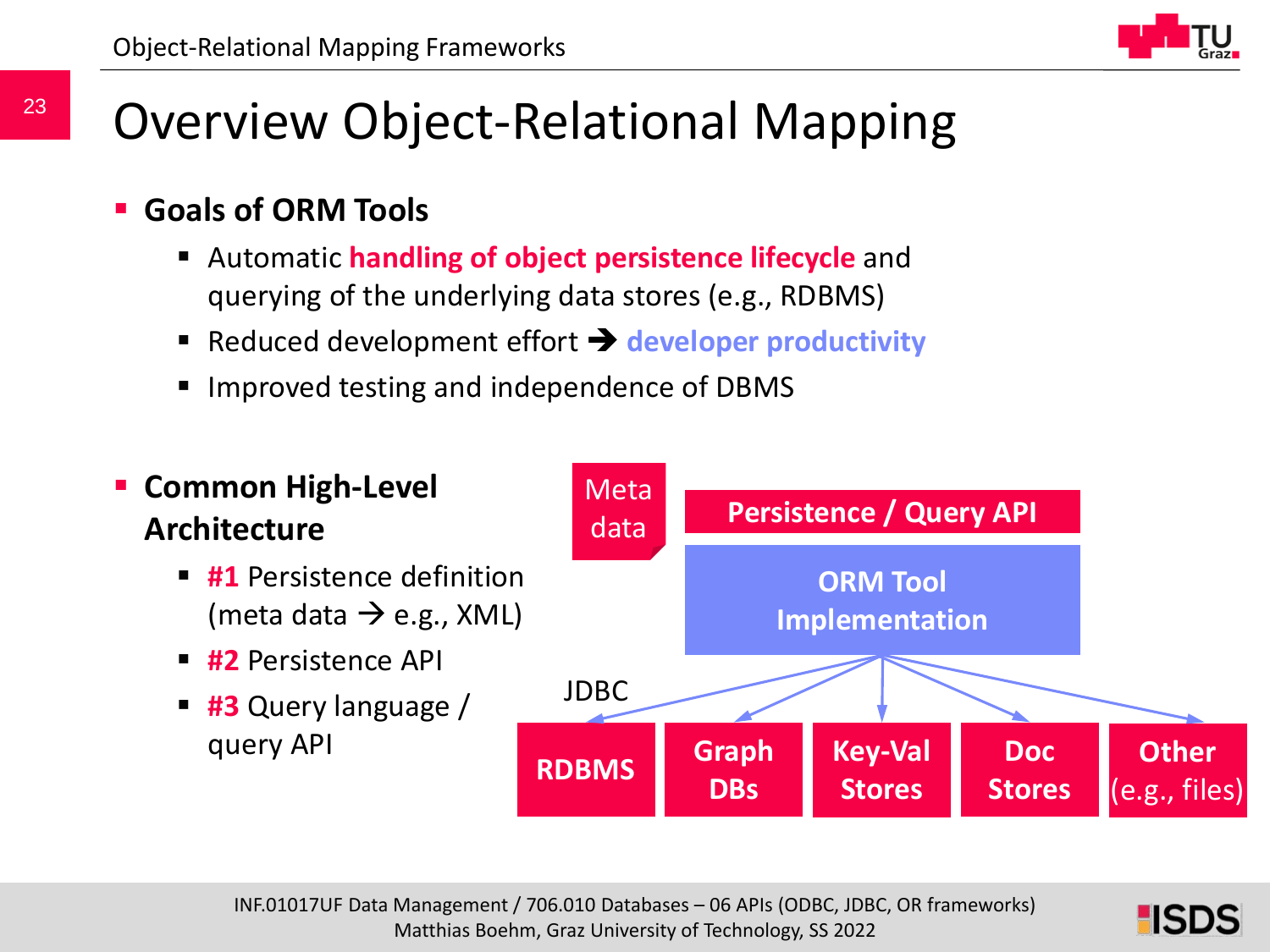

### History and Landscape

- **History of ORM Tools** (aka persistence frameworks)
	- Since 2000 J2EE EJB **Entity Beans** (automatic persistence and TX handling)
	- Since 2001 **Hibernate** framework (close to ODMG specification)
	- **Since 2002 JDO** (Java Data Objects) via class enhancement
	- 2006 **JPA** (**Java Persistence API**), reference implementation **TopLink**
	- 2013 JPA 2, reference implementation **EclipseLink**
	- Late 2000s/early 2010s: **explosion of ORM alternatives, but criticism**
	- **2012 - today:** ORM tools just part of a much more diverse eco system

### **Example Frameworks**

- <http://java-source.net/open-source/persistence>
- Similar lists for .NET, Python, etc

<u>**Mchemy**</u>





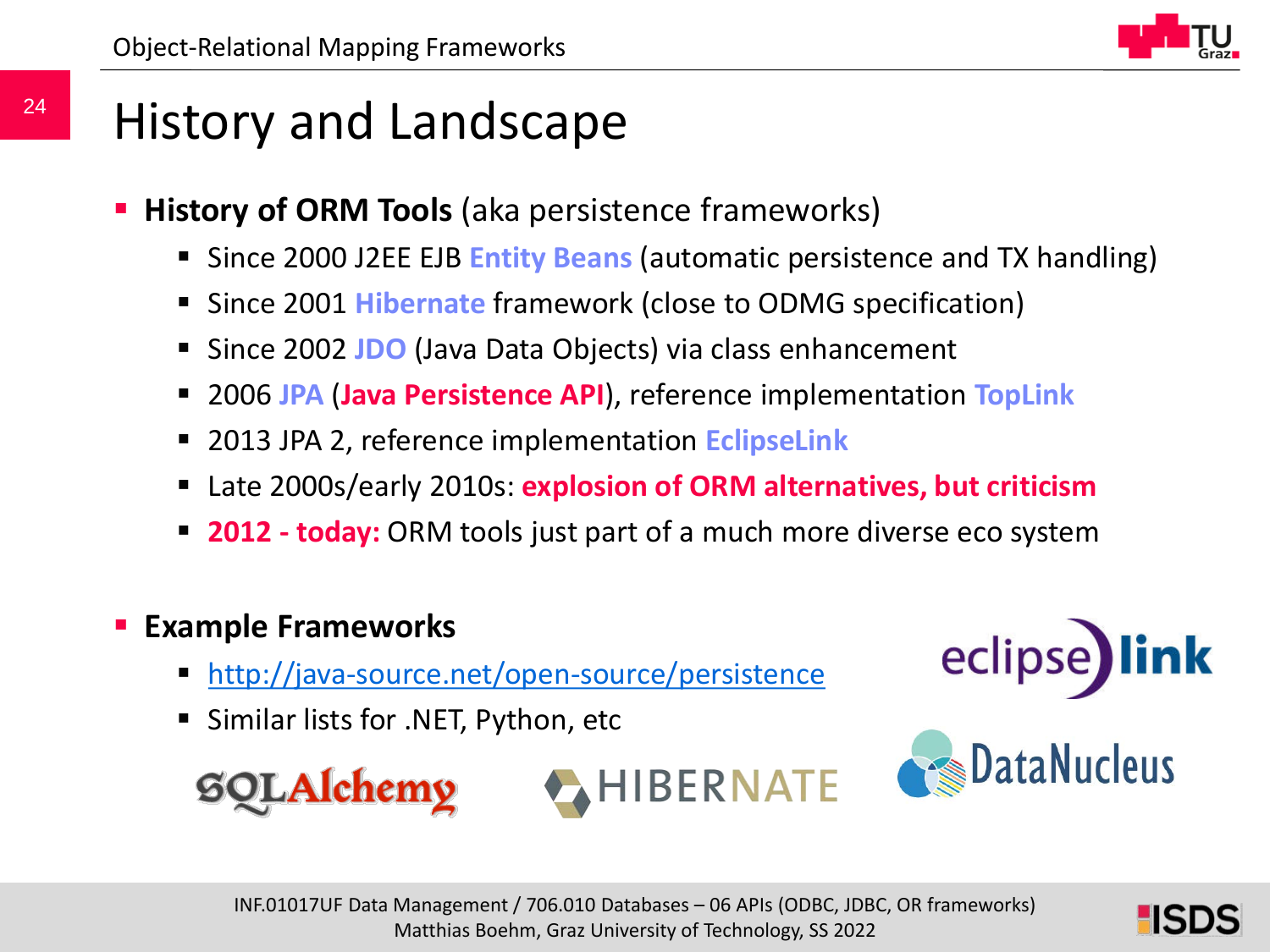### JPA – Class Definition and Meta Data

#### **Entity Classes**

- **Define persistent classes** via annotations
- Add details for IDs, relationship types, and specific behavior on updates
- Some JPA implementations require enhancement process as post compilation step

#### **@Entity**

```
public class Student {
   @Id
   private int SID = -1;
   private String Fname;
   private String Lname;
   @ManyToMany
   private List<Course> ...
}
```
#### **Persistence Definition**

- **Separate XML meta data** META-INF/persistence.xml
- **Includes connection details**

```
<?xml version="1.0" encoding="UTF-8" ?>
<persistence 
     xmlns="http://xmlns.jcp.org/xml/ns/persistence"
      xmlns:xsi=... xsi:schemaLocation=...>
   <persistence-unit name="UniversityDB">
      <class>org.tugraz.Student</class>
      <class>org.tugraz.Course</class>
      <exclude-unlisted-classes/>
      <properties> ... </properties>
   </persistence-unit>
</persistence>
```

```
INF.01017UF Data Management / 706.010 Databases – 06 APIs (ODBC, JDBC, OR frameworks)
                 Matthias Boehm, Graz University of Technology, SS 2022
```
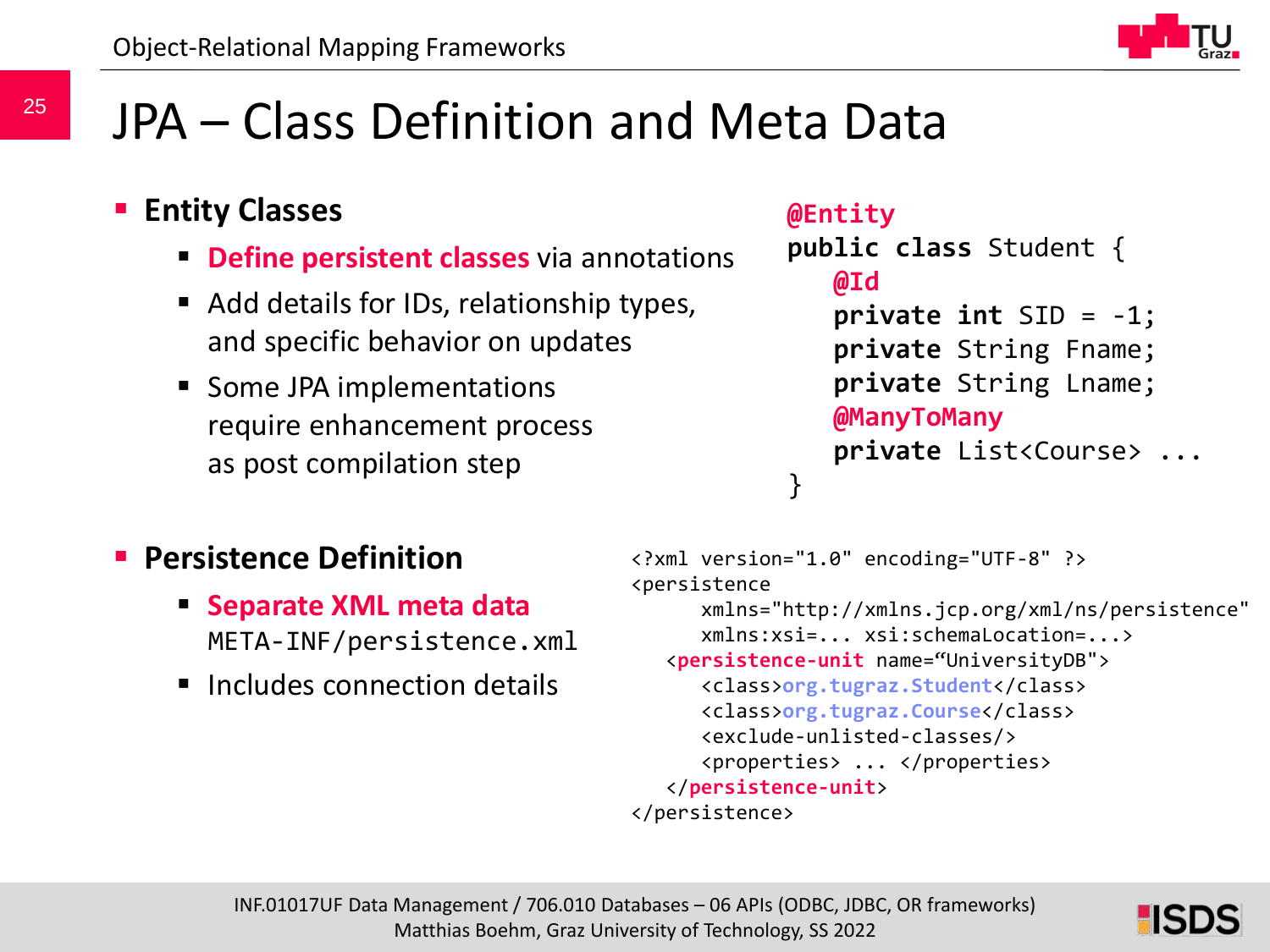

## JPA – Object Modification

### **CRUD Operations**

- Insert by making objects persistent
- Update and delete objects according to object lifecycle states

### **Lifecycle States**

- Lifecycle state transitions via specific persistence contexts
- Explicit and implicit transitions



```
EntityManager em = factory
   .createEntityManager();
```
tx.begin();

```
Student s = new 
   Student(7,"Jane","Smith");
s.addCourse(new Course(...));
s.addCourse(new Course(...));
```

```
em.persist(s);
```

```
tx.commit();
em.close
```
[**Credit:** Data Nucleus, JPA Persistence Guide (v5.2), [http://www.datanucleus.org/products/accessplatform/jpa/persistence.html#lifecycle\]](http://www.datanucleus.org/products/accessplatform/jpa/persistence.html#lifecycle)

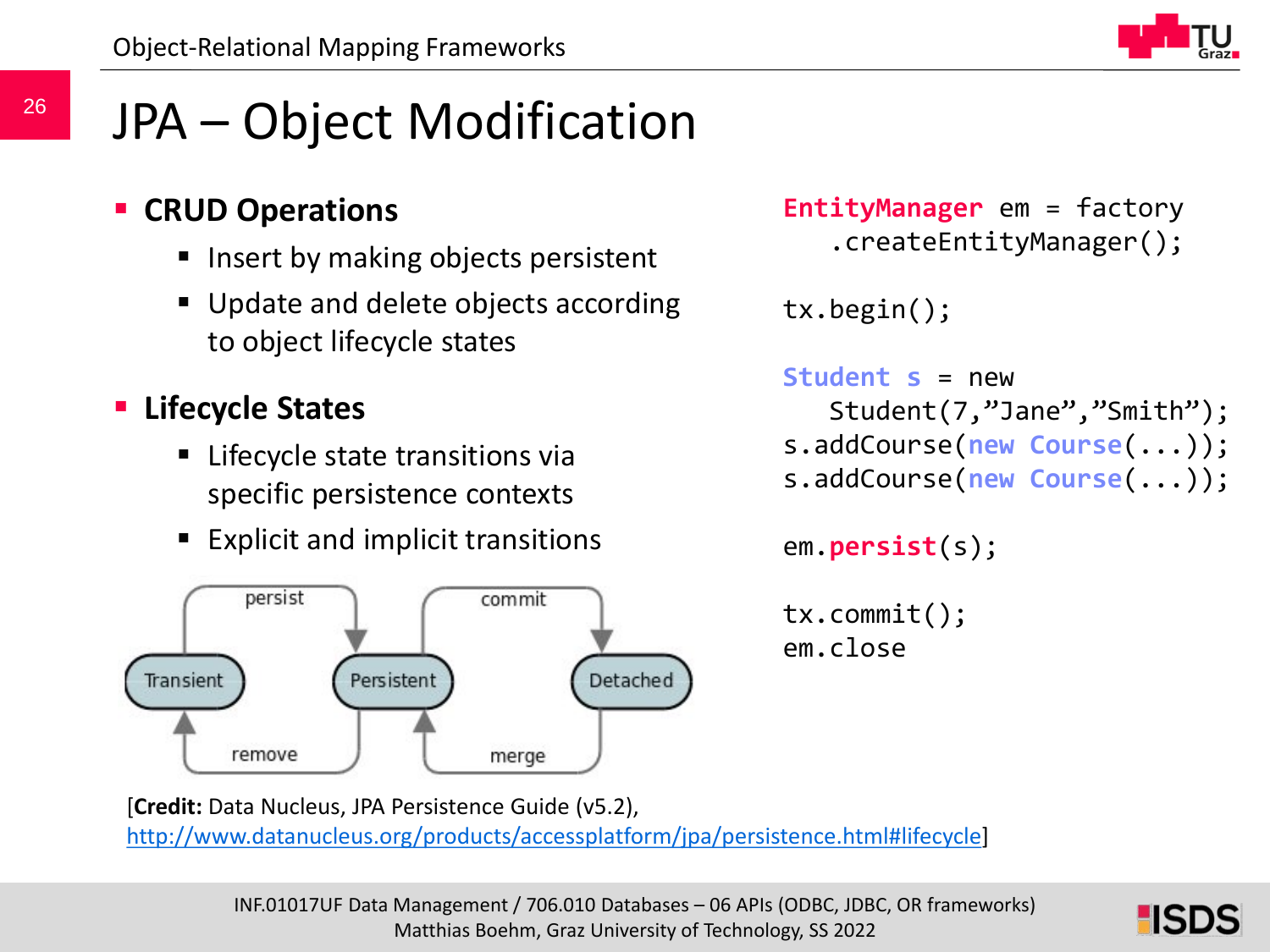

## JPA – Query Languages

### **JPQL: Java Persistence Query Language**

- SQL-like object-oriented query language
- **Parameter binding similar** to embedded SQL

### **JPQL Criteria API**

 JPQL syntax and semantics with a programmatic API

```
EntityManager em = factory
   .createEntityManager();
Query q = em.createQuery(
   "SELECT s FROM Student s 
      WHERE s.age > :age");
q.setParameter("age", 35);
```

```
Iterator iter = q
   .getResultList().iterator();
while( iter.hasNext() )
   print((Student)iter.next());
```
em.create**NativeQuery**("SELECT \*

FROM Students WHERE Age > ?1");

```
CriteriaQuery<Student> q = bld.createQuery(Student.class);
Root<Student> c = q.from(Student.class);
q.select(c).where(bld.gt(c.get("age"), bld.parameter(...)));
```
#### **Native SQL Queries**

- Run native SQL queries if necessary
- Designed as "leaky abstraction"

INF.01017UF Data Management / 706.010 Databases – 06 APIs (ODBC, JDBC, OR frameworks) Matthias Boehm, Graz University of Technology, SS 2022

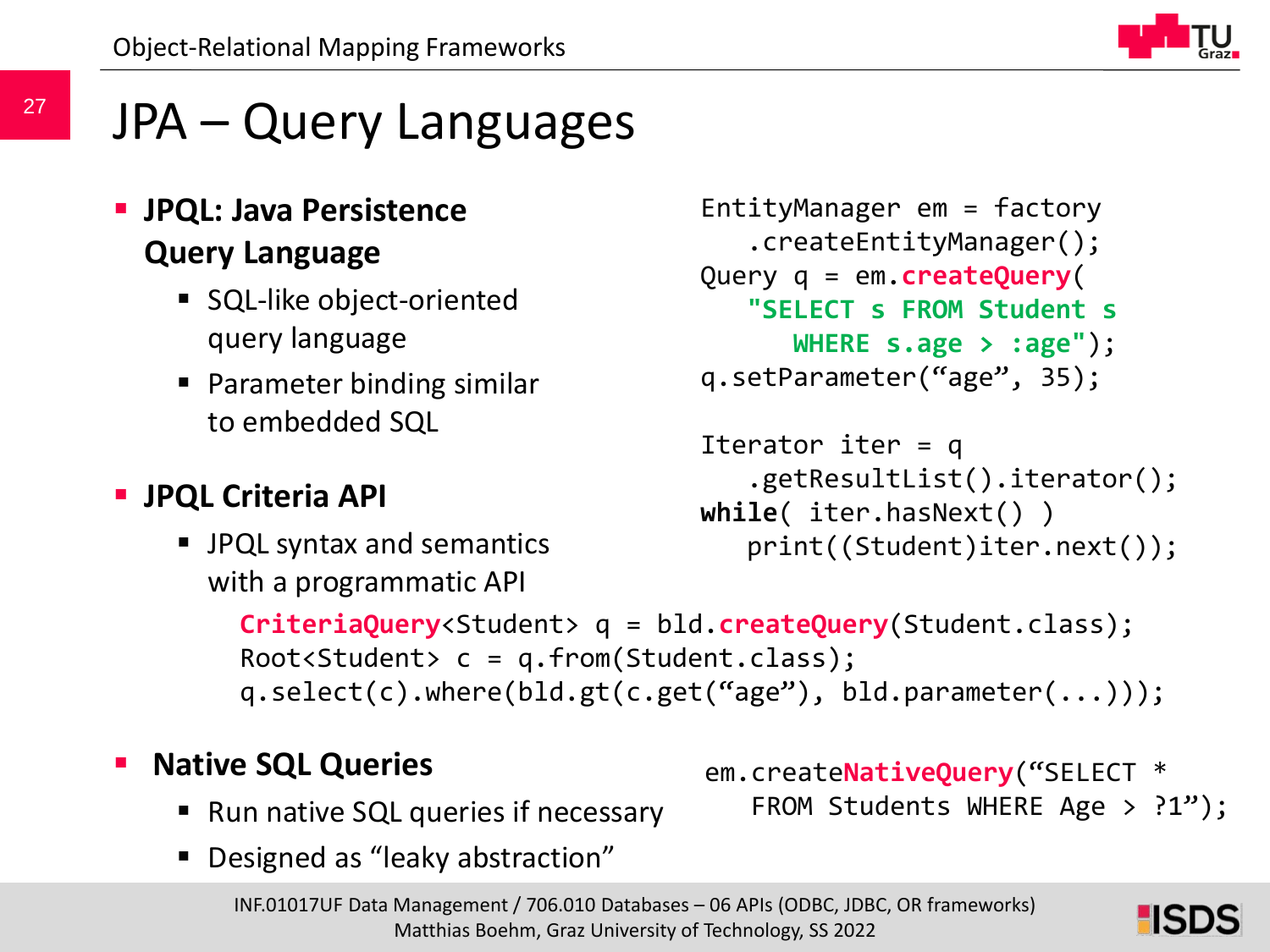

### Jdbi (Java Database Interface)

- **Jdbi Overview**
	- Fluent API built on top of JDBC w/ same functionality exposed
	- Additional simplifications for row to object mapping

#### **Example**

```
Jdbi jdbi = Jdbi.create("jdbc:postgresql://.../db1234567");
Handle handle = jdbi.open();
```

```
jdbi.registerRowMapper(Student.class, (rs, ctx) 
  -> new Student(rs.getInt("sid"), rs.getString("lname"));
```

```
List<Student> ret = handle
  .createQuery("SELECT * FROM Students WHERE LName = :name")
  .bind(0, "Smith")
  .map(Student.class)
  .list();
```
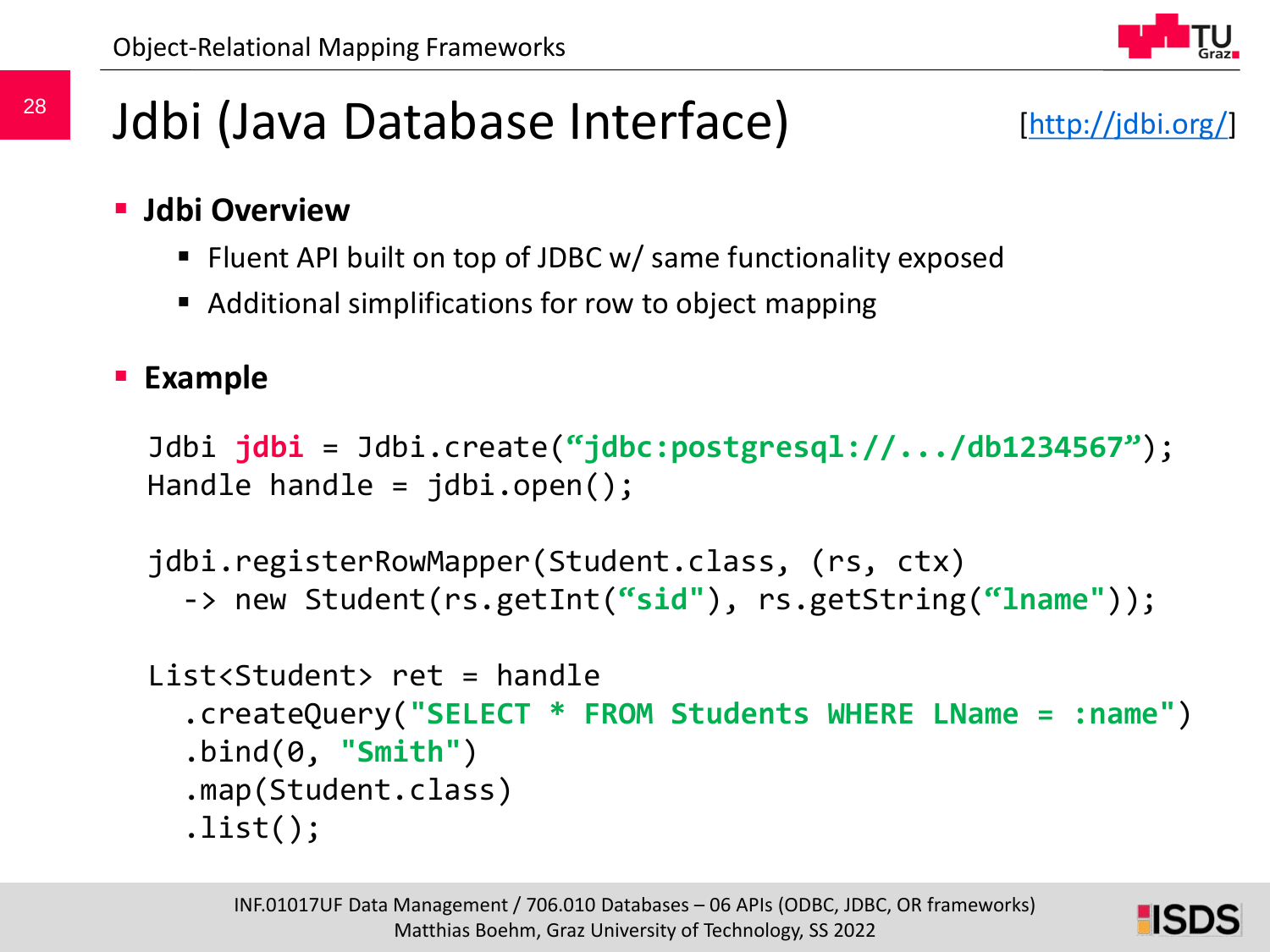

### A Critical View on ORM

- **Advantages**
	- **Simple CRUD operations** (insert/delete/update) and simple queries
	- **Application-centric development** (see boundary crossing)
- **Disadvantages**
	- **Unnecessary indirections** and complexity (meta data, mapping)
	- **Performance problems** (hard problem and missing context knowledge)
	- **Application-centric development** (schema ownership, existing data)
	- **Dependence** on evolving framework APIs
- **Sentiments** (additional perspectives)
	- Omar Rayward: Breaking Free From the ORM: Why Move On?, **2018** medium.com/building-the-system/**dont-be-a-sucker-and-stop-using-orms**-190add65add4
	- Vedra Bilopavlović: Can we talk about ORM Crisis?, **2018** linkedin.com/pulse/**can-we-talk-orm-crisis**-vedran-bilopavlovi%C4%87
	- Martin Fowler: ORM Hate, **2012** martinfowler.com/bliki/**OrmHate**.html

### $\rightarrow$  Awareness of strength and weaknesses / hybrid designs